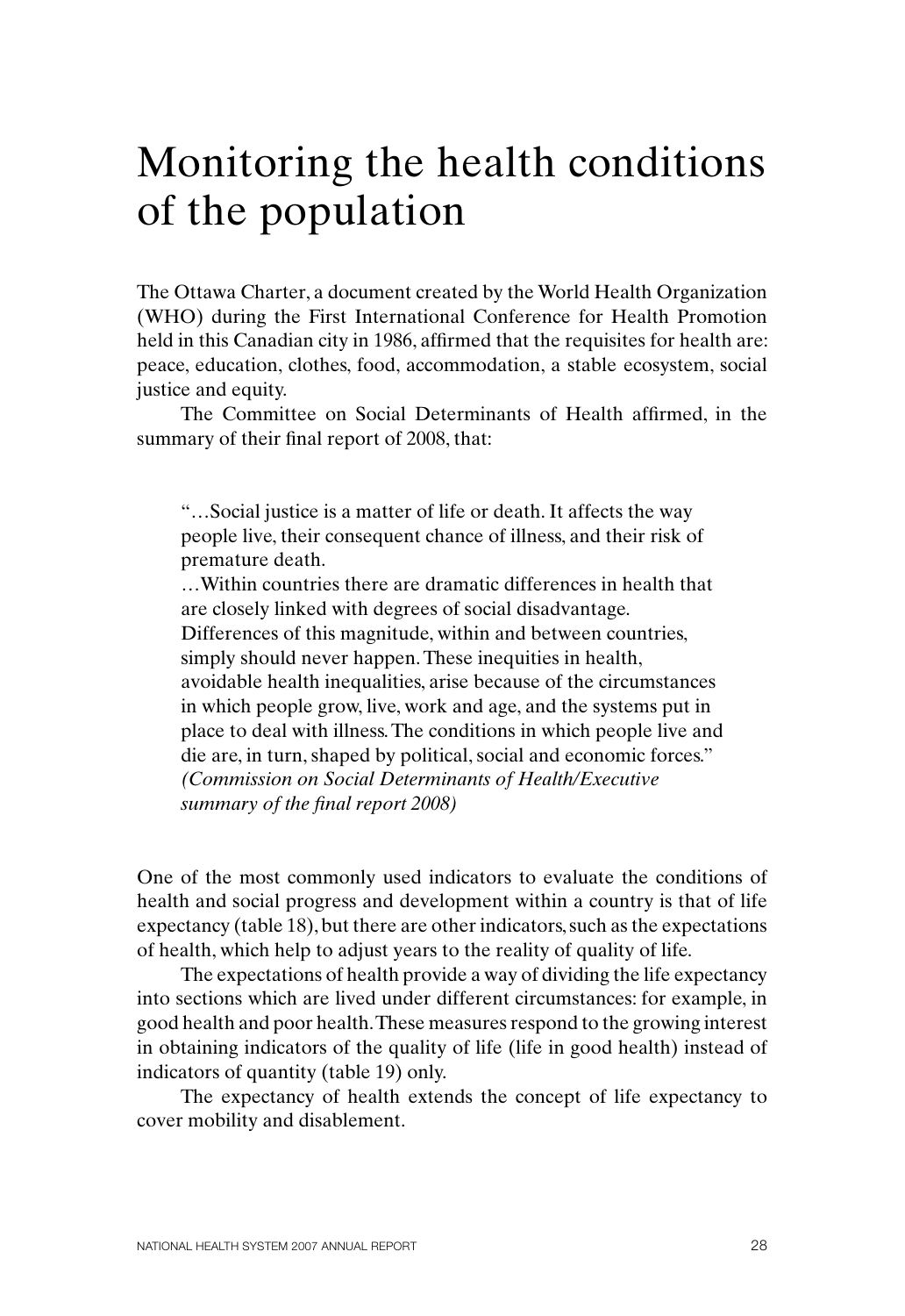| <b>TABLE 18.</b> Basic demographic indicators. European data, 2005 |      |                          |  |  |  |  |  |  |
|--------------------------------------------------------------------|------|--------------------------|--|--|--|--|--|--|
|                                                                    | Men  | Women                    |  |  |  |  |  |  |
| Austria                                                            | 75.8 | 81.4                     |  |  |  |  |  |  |
| Belgium                                                            | 75.3 | 81.0                     |  |  |  |  |  |  |
| <b>Bulgaria</b>                                                    | 68.7 | 75.8                     |  |  |  |  |  |  |
| Cyprus                                                             | 76.0 | 80.1                     |  |  |  |  |  |  |
| <b>Czech Republic</b>                                              | 72.1 | 78.4                     |  |  |  |  |  |  |
| <b>Denmark</b>                                                     | 75.2 | 79.7                     |  |  |  |  |  |  |
| Estonia                                                            | 66.3 | 77.2                     |  |  |  |  |  |  |
| Finland                                                            | 74.6 | 81.4                     |  |  |  |  |  |  |
| France                                                             | ÷,   | ÷,                       |  |  |  |  |  |  |
| Germany                                                            | 74.5 | 78.7                     |  |  |  |  |  |  |
| Greece                                                             | 76.0 | 80.9                     |  |  |  |  |  |  |
| Hungary                                                            | 67.9 | 76.0                     |  |  |  |  |  |  |
| Iceland                                                            | 78.5 | 82.4                     |  |  |  |  |  |  |
| Italy                                                              | ÷,   | $\overline{\phantom{0}}$ |  |  |  |  |  |  |
| Latvia                                                             | 64.8 | 76.0                     |  |  |  |  |  |  |
| Liechtenstein                                                      | 76.6 | 83.0                     |  |  |  |  |  |  |
| Lithuania                                                          | 64.7 | 76.8                     |  |  |  |  |  |  |
| Luxembourg                                                         | 75.6 | 81.2                     |  |  |  |  |  |  |
| Norway                                                             | 76.9 | 81.7                     |  |  |  |  |  |  |
| Netherlands                                                        | 76.5 | 80.9                     |  |  |  |  |  |  |
| Poland                                                             | 70.1 | 78.6                     |  |  |  |  |  |  |
| Portugal                                                           | 74.0 | 80.4                     |  |  |  |  |  |  |
| Romania                                                            | 68.7 | 75.5                     |  |  |  |  |  |  |
| Slovakia                                                           | 69.6 | 77.4                     |  |  |  |  |  |  |
| Slovenia                                                           | 73.1 | 80.1                     |  |  |  |  |  |  |
| Spain                                                              | 76.0 | 82.6                     |  |  |  |  |  |  |
| Sweden                                                             | 77.6 | 81.9                     |  |  |  |  |  |  |
| Switzerland                                                        | 77.9 | 83.0                     |  |  |  |  |  |  |
| <b>United Kingdom</b>                                              | 75.7 | 79.5                     |  |  |  |  |  |  |

Life expectancy at birth by country and sex. Units: years.

Data are subject to continuous updating. Updated information is available on the web page of Eurostat. Spanish data provided by Eurostat does not always correspond to the latest update, and the most recent information is that published in the section with the corresponding details. Source: National Statistics Institute. Data provided by Eurostat, 2005.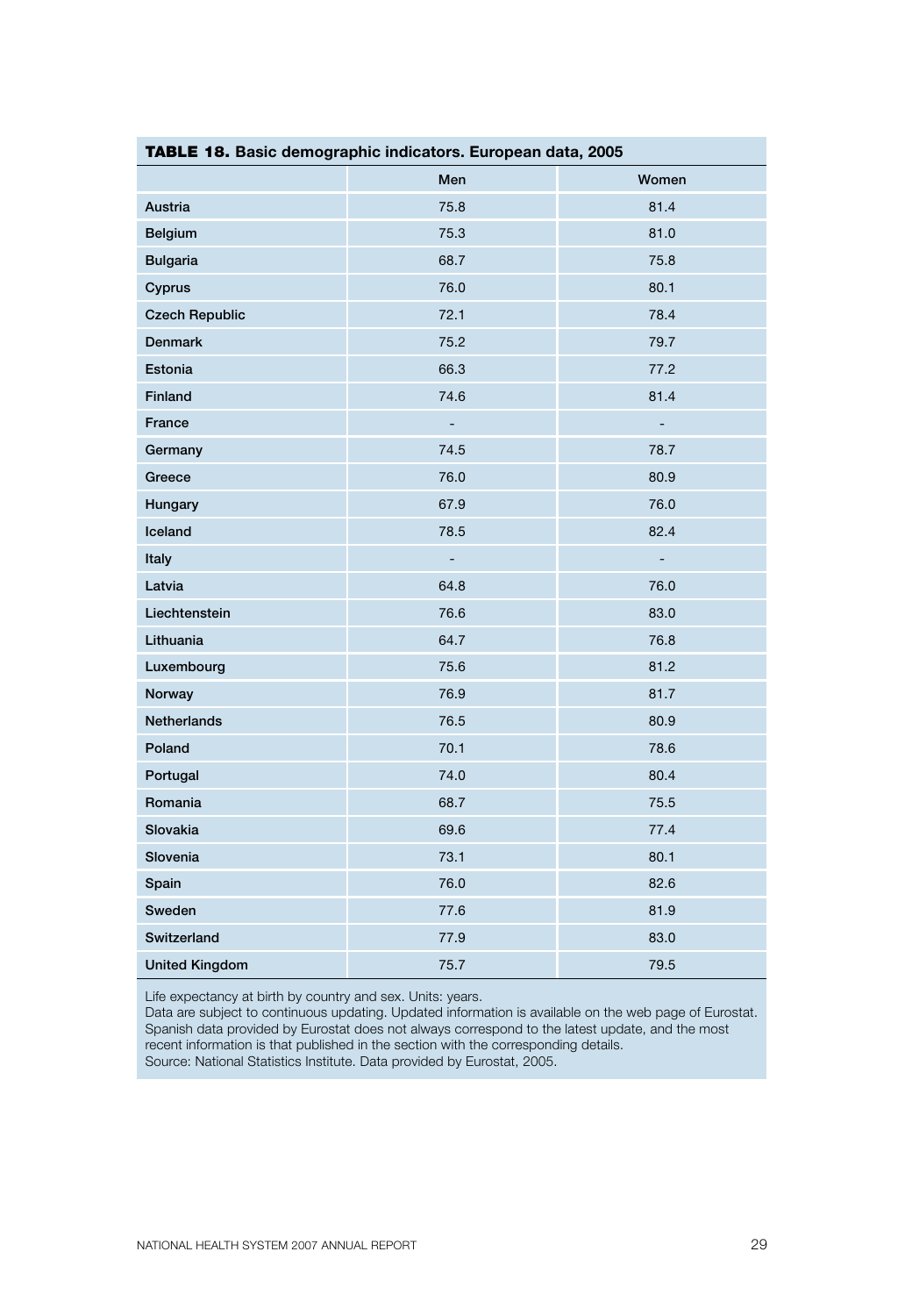| <b>TABLE 19. Health conditions. Life expectancy, 2007*</b> |       |       |       |  |  |  |  |  |  |
|------------------------------------------------------------|-------|-------|-------|--|--|--|--|--|--|
| <b>Health conditions</b>                                   | Total | Men   | Women |  |  |  |  |  |  |
| Life expectancy at birth                                   | 80.23 | 76.96 | 83.48 |  |  |  |  |  |  |
| Life expectancy at 65 years                                | 19.29 | 17.19 | 21.12 |  |  |  |  |  |  |
| Life expectancy with good health at birth                  | 55.10 | 56.30 | 53.90 |  |  |  |  |  |  |
| Life expectancy with good health at 65 years               | 7.00  | 7.40  | 6.60  |  |  |  |  |  |  |
| Life expectancy disability free at birth                   | 70.69 | 69.03 | 72.39 |  |  |  |  |  |  |
| Life expectancy disability free at 65 years                | 12.00 | 11.00 | 12.00 |  |  |  |  |  |  |

\*Provisional data. Key indicators of the National Health System, December 2007. Source: National Statistics Institute.

The calculation of health expectations<sup>8</sup>, and in particular the life expectancy free of disability (EVLD, *esperanza de vida libre de discapacidad*), were developed to tackle the issue of whether the increase in life expectancy was accompanied by an increase in the amount of time lived in poor health (in fig. 1 the pyramid of the disabled is superimposed over that of the general population<sup>9</sup>).

From a general point of view, figure 2 shows how the process of emergence of health problems is gradual. Chronic illnesses are the first to appear, and they lead to a posterior perception that one suffers from poor health in general. The limitations experienced in the performance of activities registers later, that is, the phenomenon of disability. The most serious disabilities, those which require assistance and affect domestic activities and caring for oneself, are the last to appear.

From figure 3 we can see that while women expect to live longer without disabilities than men, they also suffer from them for a longer time due to their greater life expectancy.

Women suffer from chronic illnesses before men and also perceive their health to be worse in general. The number of years expected to be lived

8 The calculation of expectations of health in the context of a specific state of health is based on the techniques used to obtain life expectancy. The population in each age group is divided in accordance with the specific probability for each age of falling into one of the possible states.

These probabilities by age are derived from the incidence rates of entry and emergence from each state, in the same way that in calculating life expectancy, the probabilities are obtained from the registered number of deaths. The probabilities are therefore calculated from the movement observed within a defined period and provide information on the number of transitions into and out of each state. More information is available at: www.ine.es/daco/daco42/discapa/meto.pdf

9 Figures 1-5 are derived from the Survey on Disabilities, Deficiencies and Health Conditions (1999). Available at: www.ine.es/daco/daco42/discapa/espe.pdf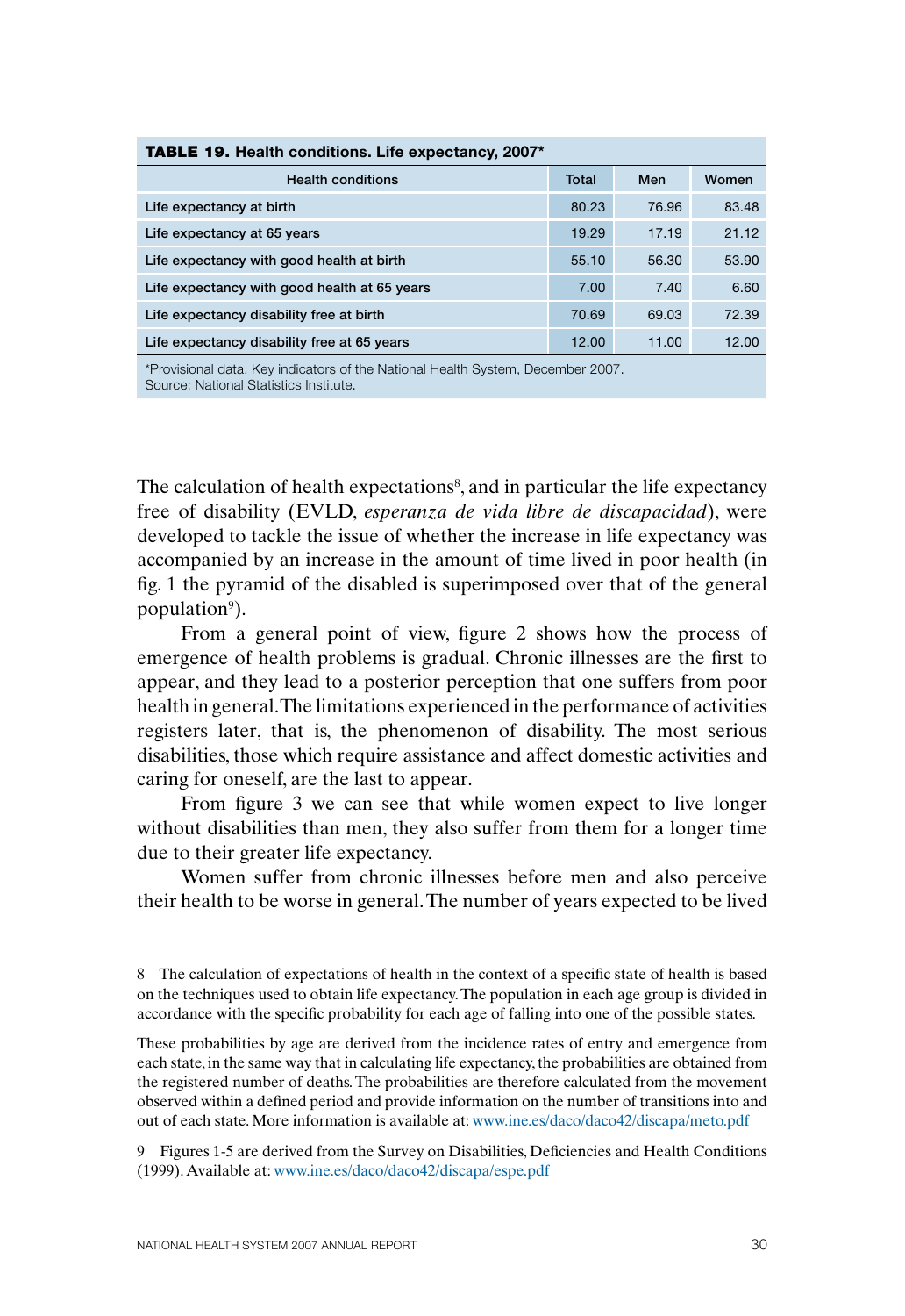

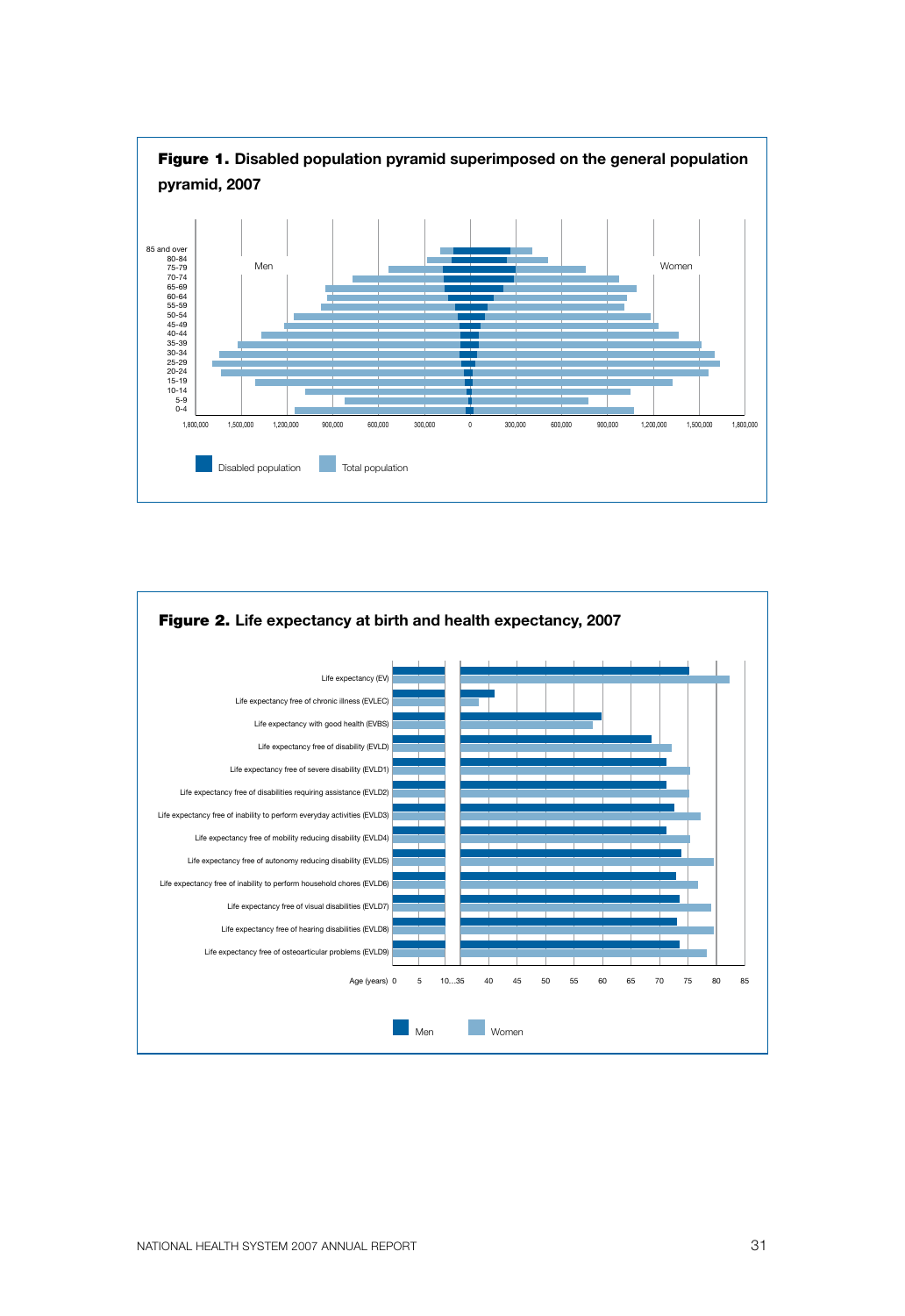

without chronic illness is 38 for women and 41 for men. Women live a little over 58 years in good health, while men live almost 60.

The difference in life expectancy free of disability (EVLD) (figs. 4 and 5) is constant between men and women until 45 years of age, but from this age it reduces to become almost imperceptible. The difference of 3.6 years which can be seen in EVLD at birth reduces to 1 year at 65 years of age, and to 0.12 years at 80.

The lengthening of life expectancy which has occurred in recent decades must be accompanied by good conditions of health so that these extra years can be lived with autonomy in terms of the individual, the family and society. To understand the real effect of aging on the health of the population, and given that there are sizeable differences between the sexes in terms of life expectancy, the analysis of EVLD should be completed by relating it with EV10.

Throughout the years, the National Health Survey (ENSE, *Encuesta Nacional de Salud*), which was first carried out in 1987 (also in 1993, 1995,

<sup>10</sup> Survey on Disabilities, Deficiencies and Health Conditions (1999). Report available at: www.ine.es/daco/daco42/discapa/espe.pdf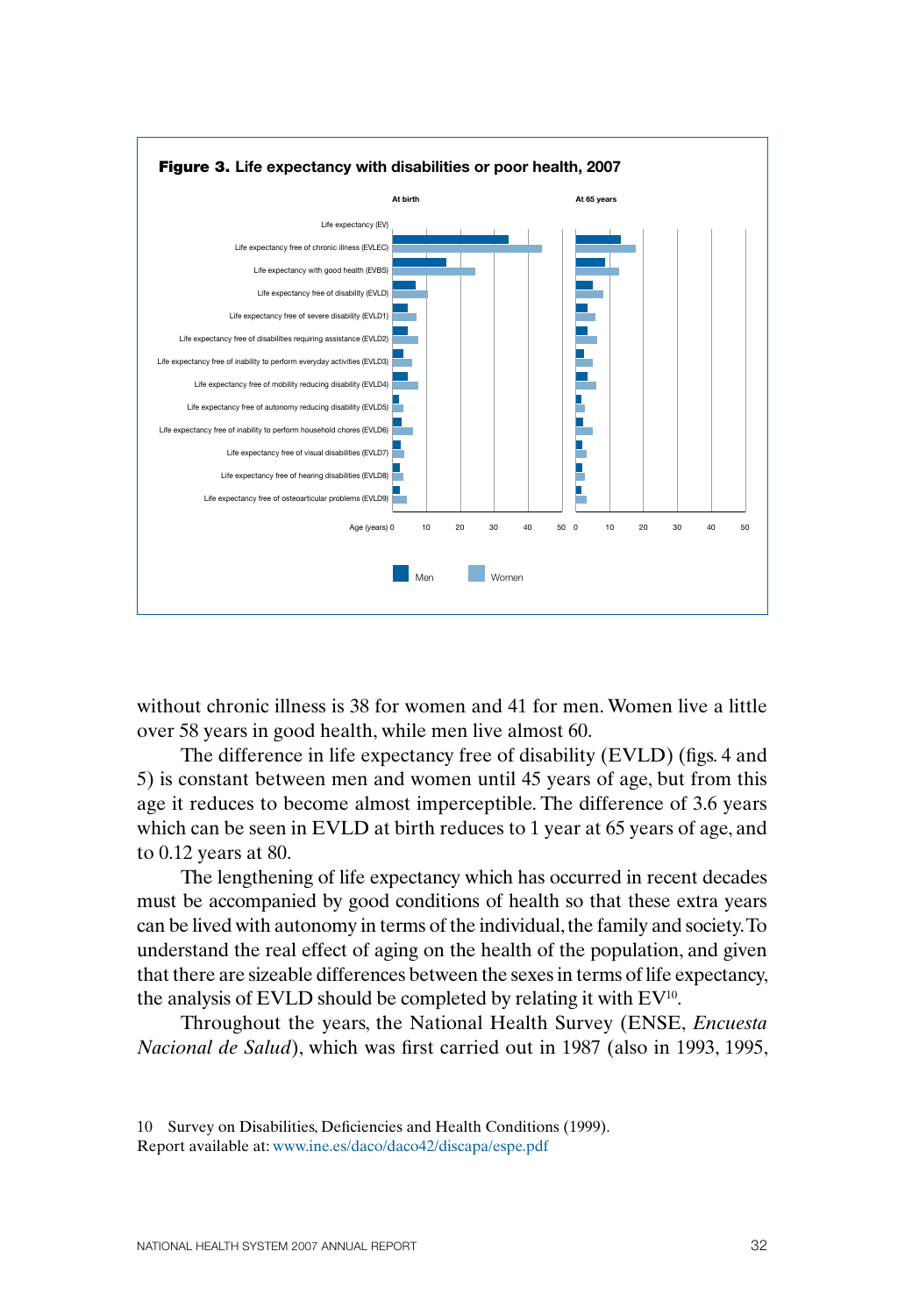



1997, 2001 and 2003), has been adapted in accordance with the changes in the measurements applied. In this sense, and without changing the historical base, the Ministry of Health and Consumers' Affairs has revised and improved some aspects of the survey for its 2006 version<sup>11</sup>.

11 The methodological change introduced in ENSE 2003 and the revision of the questionnaire used in ENSE 2006 can make comparison of the part of the information between these versions difficult, which should be taken into account for studies carried out using this source of information.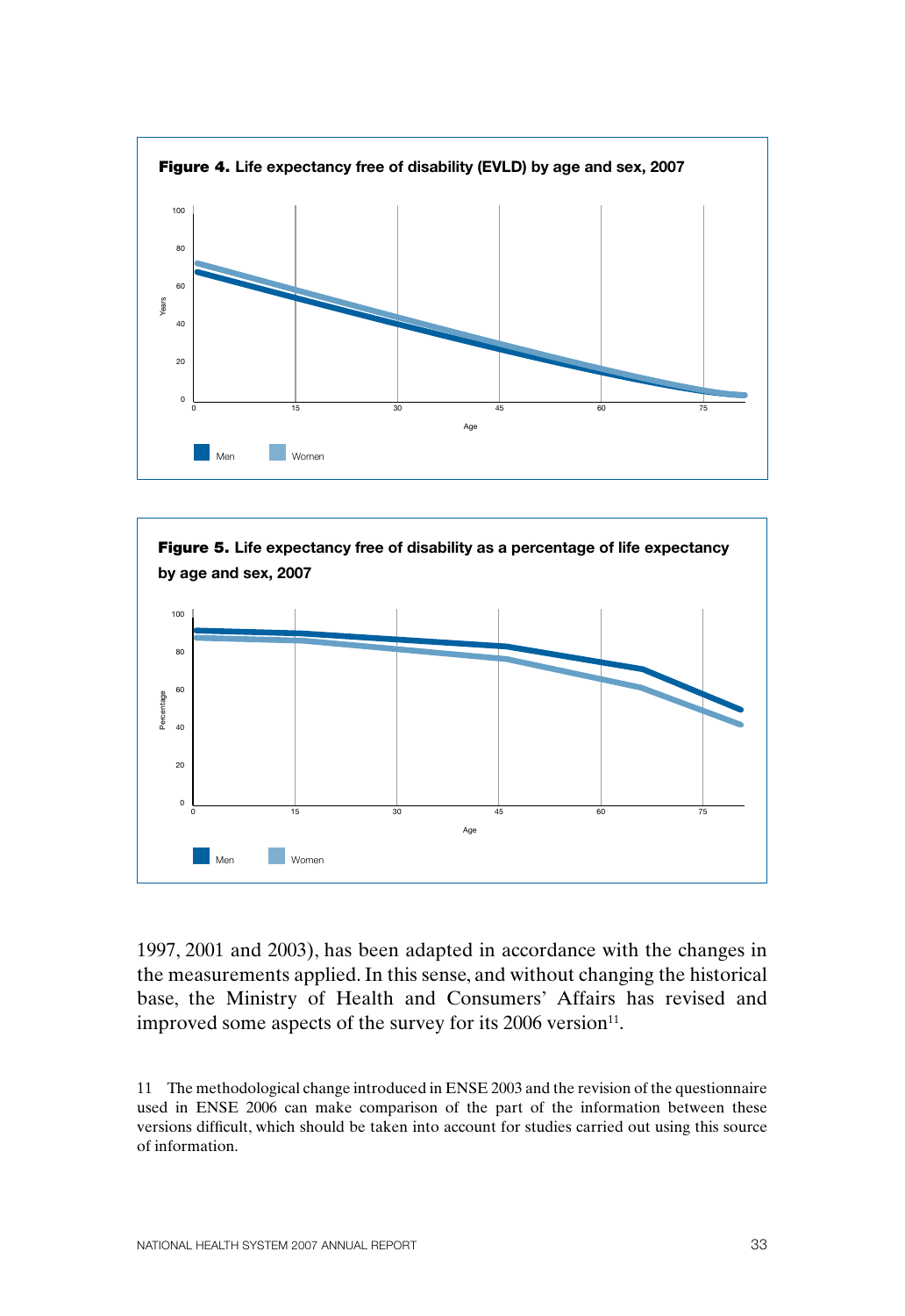This edition has incorporated dimensions which have not previously been explored in relation with public health, as in the case of mental health, and the determinants of health in relation with the physical and social environment of the persons. Similarly, there has been a reformulation of certain questions to begin the process of adapting the survey to the requirements of the project for a European Health Survey.

The main objectives of ENSE are to measure the characteristics and distribution of perceived morbidity within the population of Spain and the characteristics and distribution of some health-related behaviours and habits. The survey also explores the use of health services by the population.

The survey was also carried out in 1993, 1995, 1997 and 2001. As a result of the Framework Agreement for collaboration between the Ministry of Health and Consumers' Affairs and the National Statistics Institute (INE, *Instituto Nacional de Estadística*), the National Health Survey has been carried out with this organism since the 2003 edition.

### Perceived health conditions

According to the data collected in the 2006 edition of the ENSE, 70% of the population indicate that they perceive their health condition as good or very good. Men affirm a better state of health than women do. 75.1% of men affirm that their state of health is good or very good, compared with 65% of women (table 20).

| <b>TABLE 20.</b> Evaluation of perceived health conditions, 2003 and 2006 |       |       |       |       |  |  |  |  |  |  |
|---------------------------------------------------------------------------|-------|-------|-------|-------|--|--|--|--|--|--|
|                                                                           | 2003  |       | 2006  |       |  |  |  |  |  |  |
|                                                                           | Men   | Women | Men   | Women |  |  |  |  |  |  |
| Very good                                                                 | 14.73 | 12.07 | 23.25 | 19.57 |  |  |  |  |  |  |
| Good                                                                      | 60.95 | 55.02 | 51.87 | 45.40 |  |  |  |  |  |  |
| Normal                                                                    | 18.50 | 23.52 | 18.87 | 25.96 |  |  |  |  |  |  |
| <b>Bad</b>                                                                | 4.45  | 7.05  | 4.35  | 6.67  |  |  |  |  |  |  |
| Very bad                                                                  | 1.37  | 2.35  | 1.67  | 2.40  |  |  |  |  |  |  |
| Source: National Health Survey in Spain, 2003 and 2006.                   |       |       |       |       |  |  |  |  |  |  |

The perception of a positive state of health reduces as age increases: only 41.6% of men and 29.1% of women (table 21) affirmed good health in the group of 75 years and over.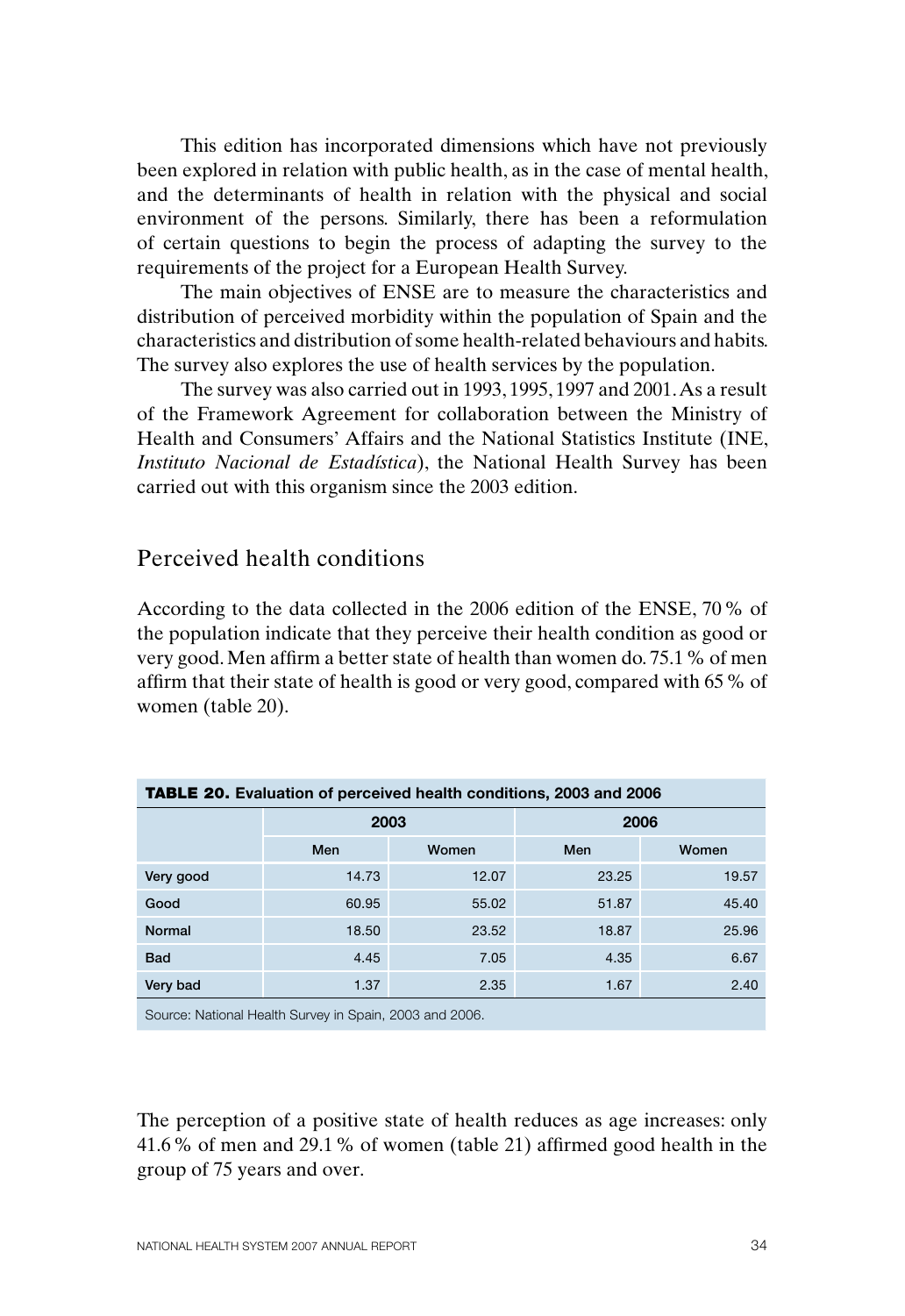| 2003                                                     |                       |       |  |  |  |  |  |  |
|----------------------------------------------------------|-----------------------|-------|--|--|--|--|--|--|
|                                                          | Men                   | Women |  |  |  |  |  |  |
|                                                          | 75 years old and over |       |  |  |  |  |  |  |
| Very good                                                | 6.49                  | 4.99  |  |  |  |  |  |  |
| Good                                                     | 35.13                 | 24.15 |  |  |  |  |  |  |
| Normal                                                   | 42.00                 | 44.92 |  |  |  |  |  |  |
| <b>Bad</b>                                               | 11.64                 | 20.07 |  |  |  |  |  |  |
| Very bad                                                 | 4.74                  | 5.86  |  |  |  |  |  |  |
| $0.1000$ and $0.000$ and $0.000$ and $0.000$ and $0.000$ |                       |       |  |  |  |  |  |  |

TABLE 21. **Evaluation of perceived health conditions in over 75s (percentages),** 

Source: National Health Survey in Spain, 2003 and 2006.

A certain tendency can be observed in the perception of one's health by social class, as seen in figure 6. Both men and women belonging to a less privileged social class (IV-V) declared worse health than those of higher social class (I-II). Positive evaluations of health are perceived in 70.11% of men and 60.02% of women in classes IV-V, compared with 84.26% of men and 75.94% of women in classes I-II.

Seen over time, between the survey of 1987 and 2006, the percentage of the population which perceive their state of health as positive (good or very good) indicates a slight decrease. In 1987, 73.9% of the population (77.9% of men and 70% of women) considered that their state of health was positive, compared with 71.2% in 2006.

Spain is the first country within the European Union (EU) to analyse the quality of life of children in the framework of a national health survey, using a tool approved by the European Commission, the 10 questions included in the Kidscreen questionnaire.

This questionnaire explores *how people between 8 and 15 years of age have felt in the previous 7 days,* if they have felt fit and energetic, if they have felt sad, if they have felt lonely, if they have done what they wanted to do in their free time or if they feel they have been fairly treated by their parents, among other aspects.

The information is used to make a quality of life index with reference to standardized values obtained through a study carried out in Europe. These readings reflect that, on the scale of standards of quality of life for children in the EU (50), the average quality of children's lives in Spain was superior  $(61.8)^{12}$ .

12 National Health Survey. Press note of the Ministry of Health and Consumers' Affairs.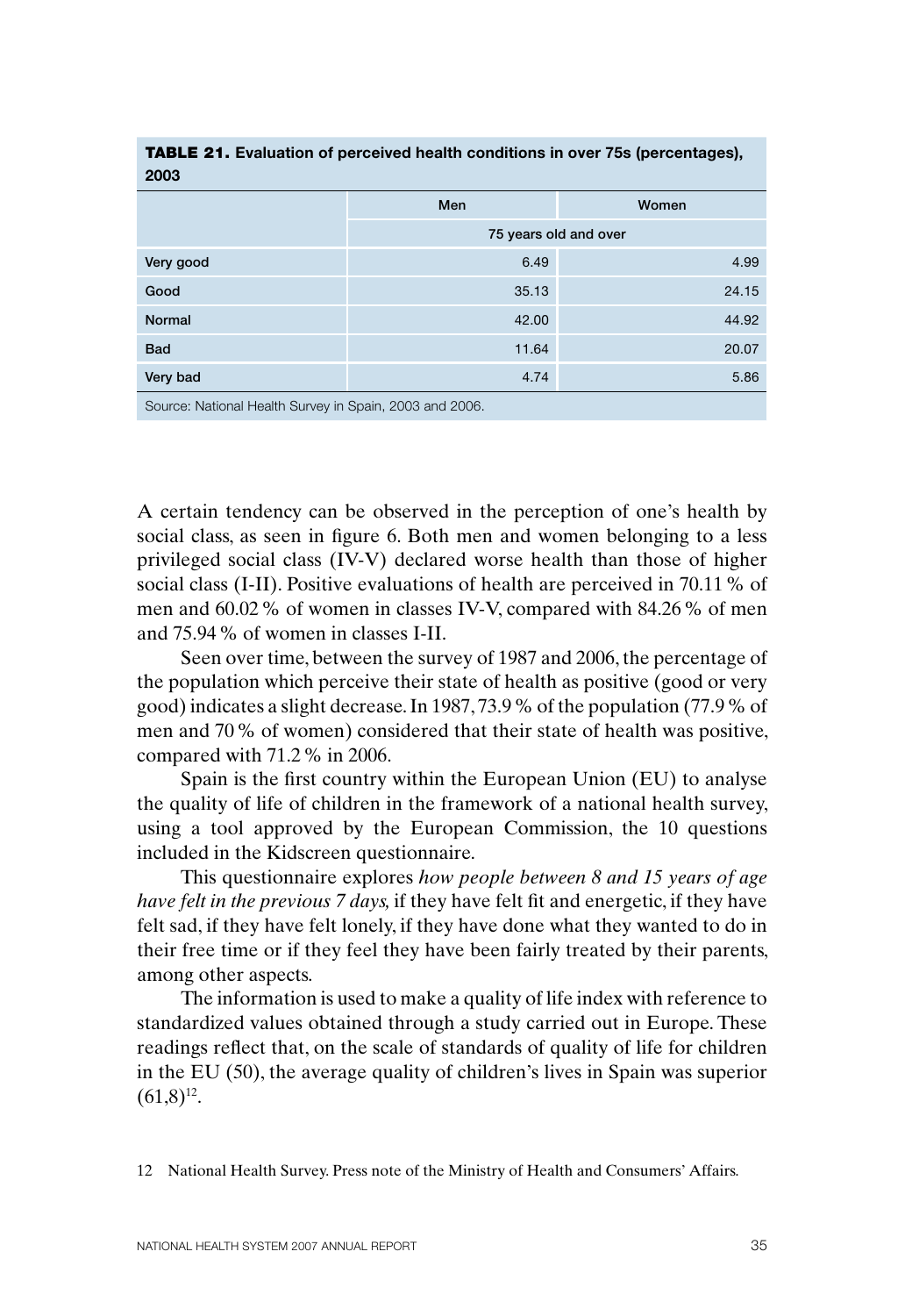

The *mental health* of the population has also been explored for the first time, by means of the general health questionnaire for adults GHQ-12, which permits a filtering of the population, detecting the prevalence of probable cases of psychiatric morbidity or psychological anguish in the population, and the SDQ questionnaire of strengths and difficulties for children which permits the detection of probable cases of mental and behavioural disorders in children.

21.3% of the population aged 16 or over (15.6% of men and 26.8% of women) present risks of poor mental health, and this risk increases with age.

In the age group of 75 and over, 25% of men and 39.5% of women present these risks. As regards the age group between 4 and 15, 22.1% of the total present risks of poor mental health (23.2% of boys and 21% of girls).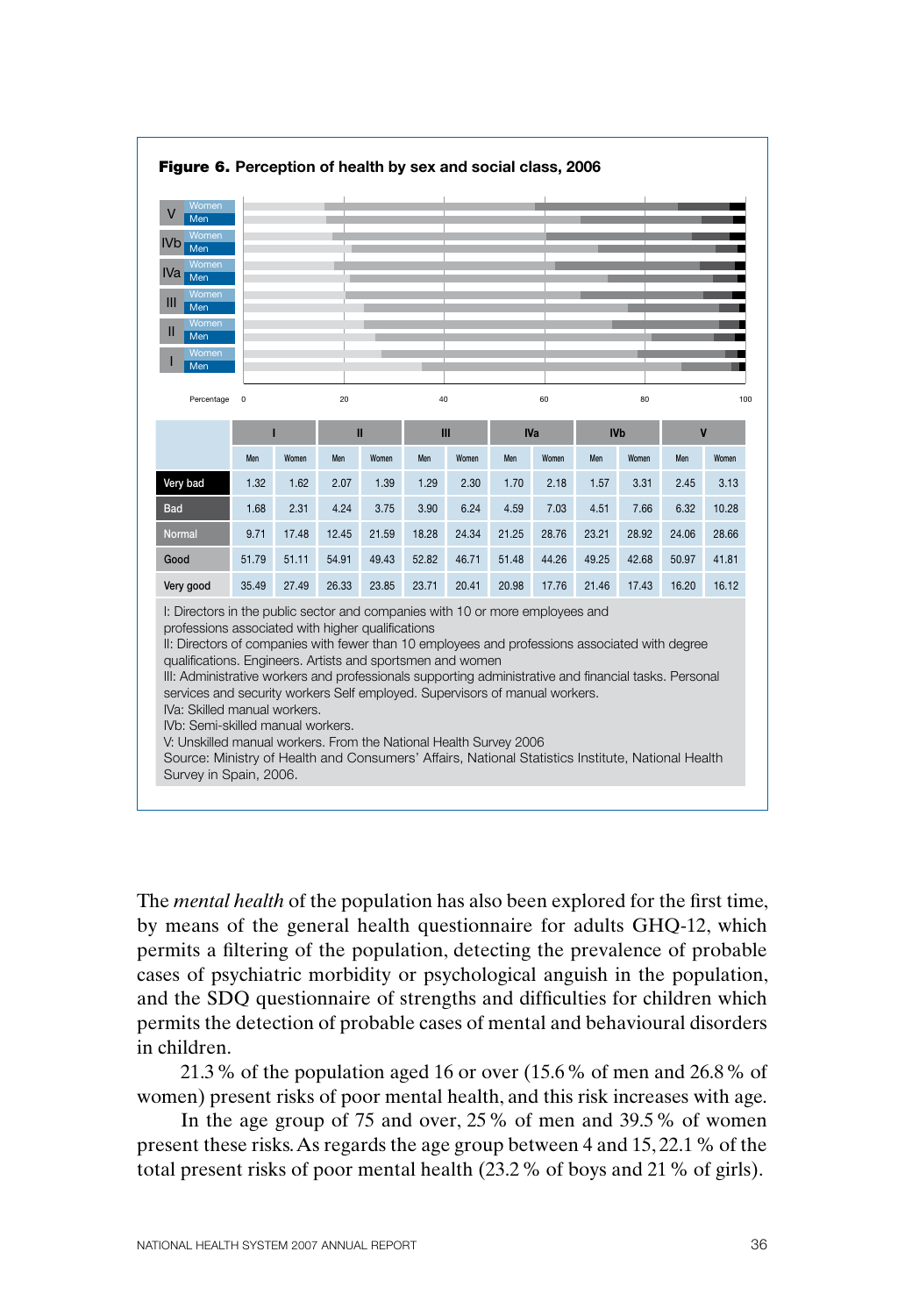#### Social environment

In general, the population of Spain consider that they have good social support. Only 3.4% (3.2% of men and 3.6% of women) of the population aged 16 and over consider that their level of social support is low. In both cases, the perception of insufficient social support is greater at a more advanced age. This is affirmed in the age group of 75 and over by 4.3% of men and 5.5% of women.

The evaluation of dynamics within the family is explored with the Apgar<sup>13</sup> test, and shows that  $93.4\%$  of persons aged 16 or over state that they have a good family environment. By sex, 93.7% of men and 93.1% of women affirm that they have a normal functioning family.

Even so, *women dedicate 25 hours more to the care of the children* (men dedicate on average 40 hours a week whereas women dedicate 65). 32.4% of men and 58,5% of women who live in households with persons over 74 years of age take responsibility for their care. A similar pattern of care applies when the household includes persons with disabilities (33.2 % of men and 64.3% of women affirm that they are responsible for their care).

As regards the general care of the family, 35.9% of men and 81.5% of women aged 16 and over carry out domestic chores, such as washing up, cooking and ironing. Men and women who perform *household tasks* spend on average 15 hours a week on them, in the case of men, and 28 hours in the case of women.

The excess of work and the lack of free time, the performance of repetitive tasks with scant social recognition, together with situations of economic dependency take their toll on women's health, especially those in socially underprivileged classes who have only worked in the domestic environment. This group is most vulnerable to illness<sup>14</sup>.

13 The Apgar family questionnaire (Family APGAR) was designed in 1978 by Dr. Gabriel Smilkstein (1978) to explore the functioning of families. The Apgar acronym refers to the five components of the function of the family: adaptability, partnership, growth, affection and resolve.

The Apgar neonatal test is different, conceived and designed by Dr.Virginia Apgar as a system to evaluate post natal well-being immediately after birth, considering 5 parameters: cardiac frequency, breathing, muscle tone, irritability reflexes and colouring.

14 Health and Gender Report 2006. "Life Span's Central Ages". Available at: www.msc.es/ciudadanos/proteccionSalud/Women/docs/informeSaludGenero2006.pdf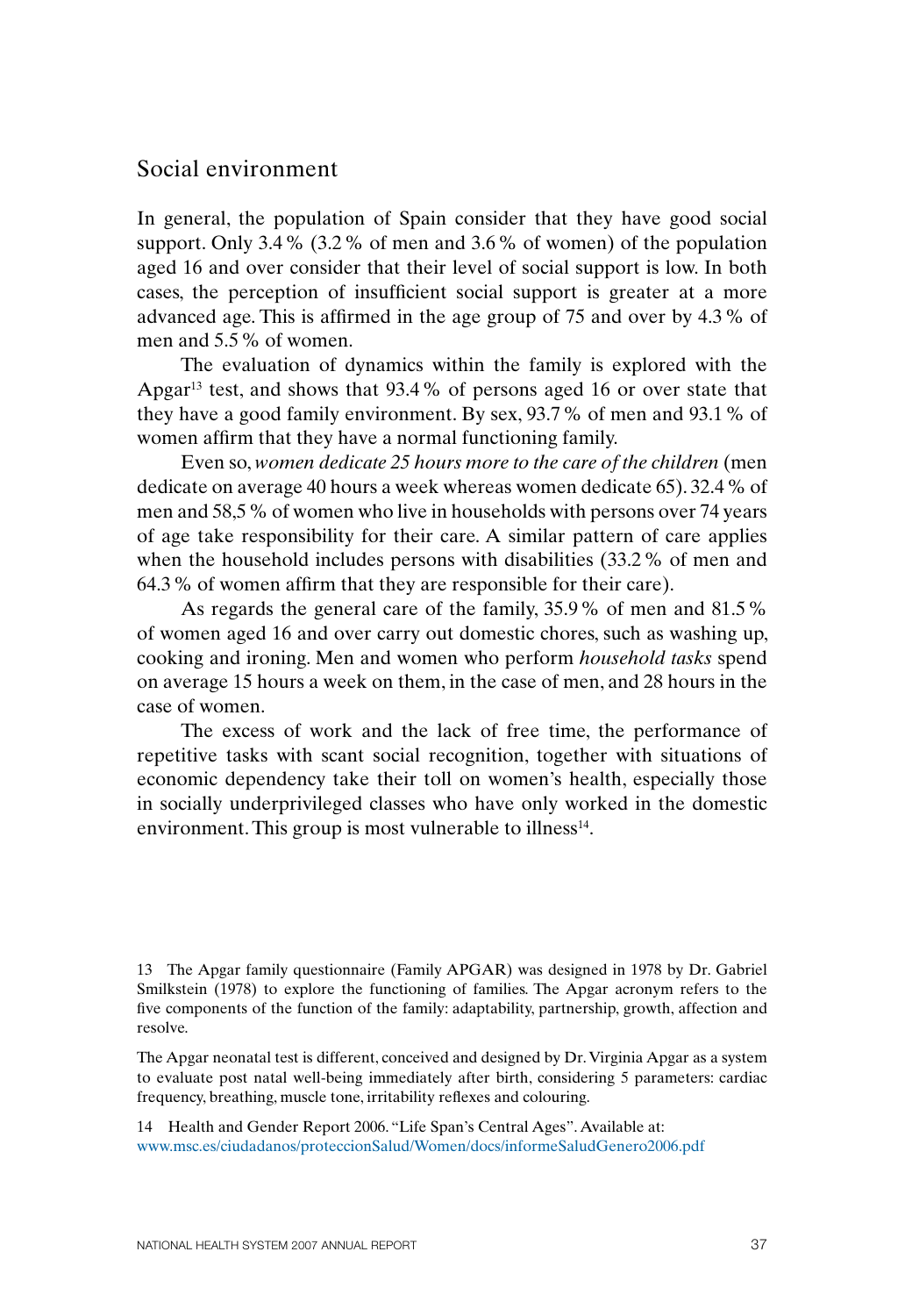## Mortality by cause

The most common pathologies, which represent the greatest burden on the health system, the family and society, have received special attention in all countries and on the part of specialised international agencies.

The National Health System has created and set in motion a number of strategies between 2006 and 2007 for handling cancer, coronary heart disease, diabetes, mental health, palliative care, stroke (ictus) and chronic obstructive pulmonary disease (EPOC).

Cardiovascular disease continued to represent the principal cause of death in 2006, accounting for 32.51% of all deaths. By sex, these illnesses were also the principal cause of death among women, while among men the principal cause of death were tumours (table 22).

| TABLE 22. Deaths by cause of death and sex, 2006 and 2004                                                              |          |         |          |         |
|------------------------------------------------------------------------------------------------------------------------|----------|---------|----------|---------|
|                                                                                                                        | 2006     |         | 2004     |         |
|                                                                                                                        | Men      | Women   | Men      | Women   |
| All causes                                                                                                             | 194,154  | 177,324 | 194,928  | 177,006 |
| Illnesses of the circulatory system                                                                                    | 55,433   | 65,327  | 56,359   | 67,508  |
| <b>Tumours</b>                                                                                                         | 63,147   | 38,536  | 62,937   | 37,548  |
| Illnesses of respiratory system                                                                                        | 23.000   | 16.510  | 23.182   | 15,967  |
| <b>External causes</b>                                                                                                 | 11,204   | 4,935   | 11,837   | 5,207   |
| Illnesses of the digestive system                                                                                      | 10,445   | 8,906   | 10,444   | 8,913   |
| Illnesses of the nervous system and the sense organs                                                                   | 6,214    | 9,507   | 5,630    | 8,493   |
| Abnormal laboratory and clinical symptoms, signs and<br>discoveries, not classified elsewhere                          | 4,743    | 5,803   | 4,586    | 5,919   |
| Endocrinal, nutritional or metabolic disorders                                                                         | 4,496    | 7,027   | 4,668    | 7,250   |
| Illnesses of the genitourinary system                                                                                  | 4,414    | 4,991   | 4,054    | 4,480   |
| Mental or behavioural disorders                                                                                        | 4,173    | 7,934   | 4,066    | 7,812   |
| Infectious diseases or parasites                                                                                       | 3,951    | 3,250   | 4,083    | 3,135   |
| Illnesses of the osteomuscular system and conjunctive tissue                                                           | 1,034    | 2,329   | 1,072    | 2,474   |
| Congenital malformations, deformities and chromosome<br>abnormalities                                                  | 515      | 419     | 558      | 444     |
| Disease of the skin or subcutaneous tissue                                                                             | 357      | 726     | 330      | 664     |
| Illnesses of the blood or haematopoietic organs and certain<br>disorders affecting the mechanisms of the immune system | 503      | 724     | 548      | 743     |
| Illnesses originating in the perinatal period                                                                          | 525      | 386     | 574      | 428     |
| Pregnancy, birth and post natal period                                                                                 | $\Omega$ | 14      | $\Omega$ | 21      |
| Source: Deaths by cause of death, 2006. National Statistics Institute. Available at: www.ine.es                        |          |         |          |         |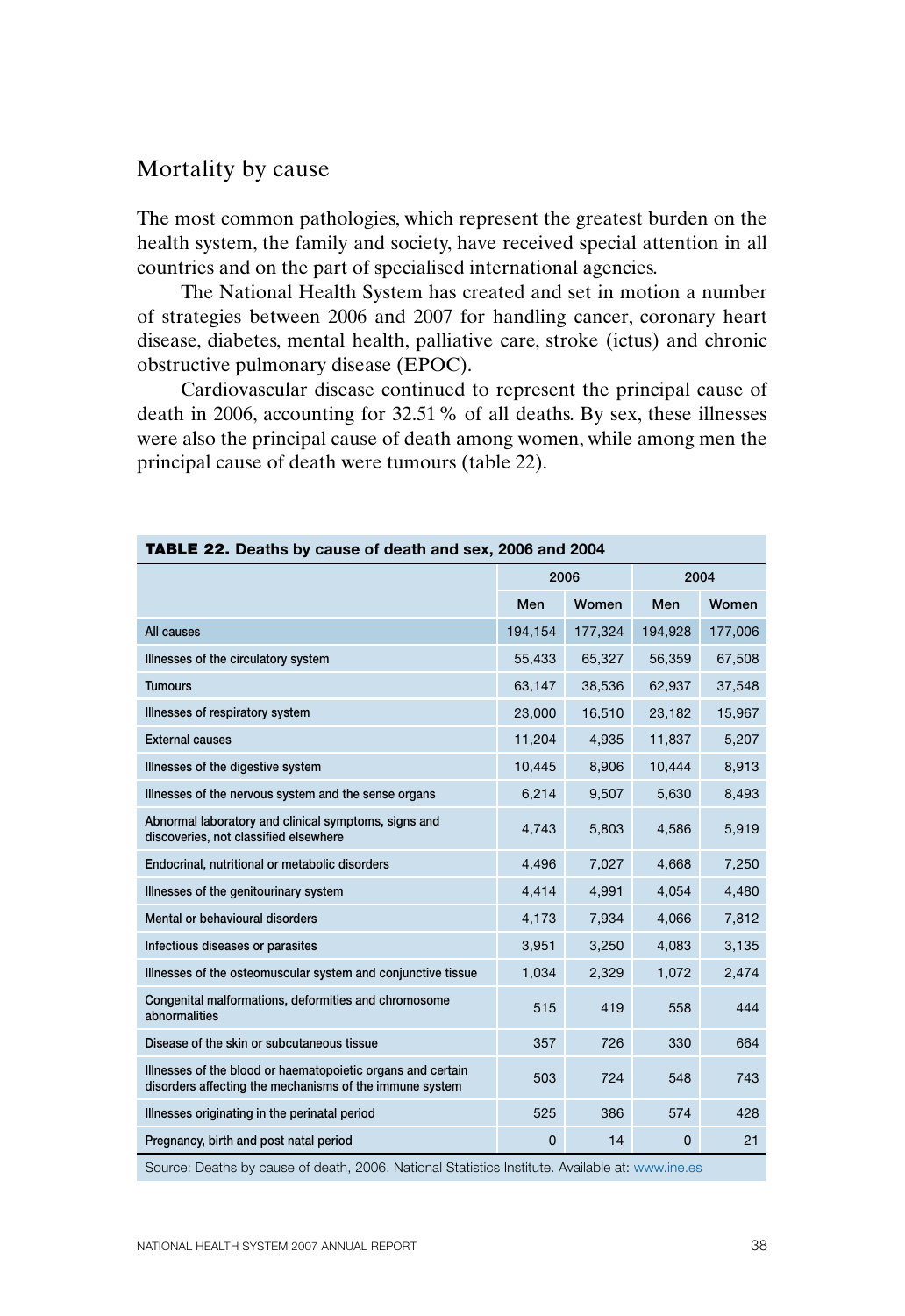Among the illnesses of the circulatory system (table 23), cerebral vascular disease was the main cause of death in general and the principal cause among women (19,047 deaths). Among the cardiovascular diseases, ischaemic heart disease (acute myocardial infarction, angina pectoris, etc.) was again the principal cause of death among men (with 22,028 deaths).

| <b>TABLE 23.</b> Deaths by illnesses of the circulatory system, 2006 and 2004 |              |        |        |              |  |  |  |  |
|-------------------------------------------------------------------------------|--------------|--------|--------|--------------|--|--|--|--|
|                                                                               |              | 2006   |        | 2004         |  |  |  |  |
|                                                                               | <b>Total</b> | Men    |        | <b>Total</b> |  |  |  |  |
| <b>Total</b>                                                                  | 120,760      | 55,433 | 65,327 | 123,867      |  |  |  |  |
| Cerebral vascular disease                                                     | 32,900       | 13,853 | 19,047 | 34,250       |  |  |  |  |
| Acute myocardial infarction                                                   | 22,028       | 12,852 | 9,176  | 23,496       |  |  |  |  |
| <b>Heart failure</b>                                                          | 18,895       | 6,566  | 12,329 | 19,123       |  |  |  |  |
| Other heart diseases                                                          | 17,142       | 7,637  | 9,505  | 16,728       |  |  |  |  |
| Other ischaemic heart diseases                                                | 15,064       | 8,355  | 6,709  | 15,344       |  |  |  |  |
| High blood pressure disorders                                                 | 6,676        | 2,120  | 4,556  | 6,206        |  |  |  |  |
| Other illnesses of the blood vessels                                          | 3,906        | 2,640  | 1,266  | 4,024        |  |  |  |  |
| Arteriosclerosis                                                              | 2,798        | 1,038  | 1,760  | 3,130        |  |  |  |  |
| Chronic cardiac rheumatic diseases                                            | 1,351        | 372    | 979    | 1,566        |  |  |  |  |

Source: Deaths by cause of death, 2006. National Statistics Institute. Available at: www.ine.es

Tumours continued to occupy second place, being responsible for 27.37% of the total number of deaths (table 24). Cancer of the trachea, bronchus and lung continued to be the most important (19,532 deaths in 2006), and to affect men more than women. Breast cancer remains the most significant among women, with 5,956 deaths. Although the number of deaths diminished in 2005 (0.1% compared with the previous year), there was a slight increase in deaths for this cause in 2006 (0.12% compared with 2005). Cancer of the colon continued to be one of the most significant causes of death among men and women (5,644 and 4,285 deaths respectively).

The third group of causes of death in terms of the number of deaths was that of illnesses of the respiratory system (table 25). The number of deaths due to illnesses of the respiratory system as a percentage of the total number of deaths rose from 10.5% in 2004 to 10.64% in 2006.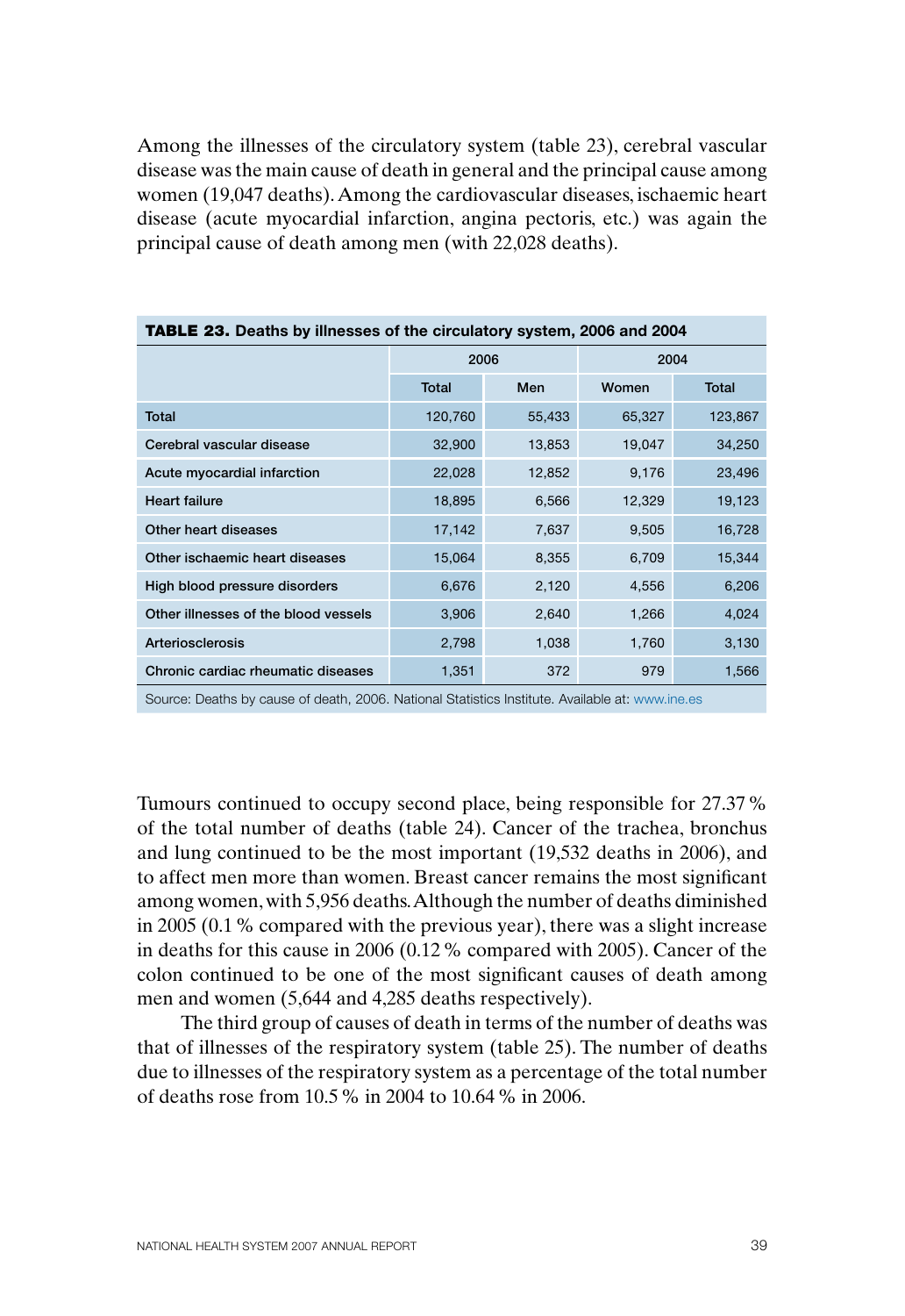Among the other causes of death (table 26), the continuing rise in the number of deaths due to Alzheimer's disease (8,013 deaths) and high blood pressure (6,206 deaths) should be noted.

Among those causes of death which displayed the greatest decrease in 2006 were traffic accidents (fig. 7 and table 27), which were responsible for 4,144 deaths, and AIDS, with 1,313 deaths.

| <b>IABLE 24.</b> Death by tumours, 2006 and 2004                                                           |              |        |          |              |
|------------------------------------------------------------------------------------------------------------|--------------|--------|----------|--------------|
|                                                                                                            | 2006         |        | 2004     |              |
|                                                                                                            | <b>Total</b> | Men    | Women    | <b>Total</b> |
| <b>Total</b>                                                                                               | 101,683      | 63,147 | 38,536   | 100,485      |
| Malignant tumour of the trachea, bronchus and lung                                                         | 19,532       | 16,894 | 2,638    | 19,092       |
| Malignant tumour of the colon                                                                              | 9.929        | 5.644  | 4.285    | 9,803        |
| Malignant tumour of the breast                                                                             | 6,020        | 64     | 5,956    | 5,891        |
| Malignant tumour of the stomach                                                                            | 5,716        | 3,542  | 2,174    | 5,811        |
| Malignant tumour of the prostate                                                                           | 5,412        | 5.412  | $\Omega$ | 5.694        |
| Malignant tumour of the bladder                                                                            | 4,526        | 3,742  | 784      | 4,496        |
| Malignant tumour of the liver and the intrahepatic<br>bile ducts                                           | 4.440        | 2,934  | 1,506    | 4.435        |
| Malignant tumour of the lymph tissue, the<br>haematopoietic organs and similar tissue, except<br>leukaemia | 4,124        | 2,130  | 1,994    | 4,271        |
| Malignant tumour of the brain                                                                              | 2,509        | 1,389  | 1,120    | 2,386        |
| Other malignant tumours of the digestive system                                                            | 2,409        | 1,059  | 1,350    | 2,396        |
| Malignant tumour of the lip, mouth cavity and<br>pharynx                                                   | 2,147        | 1,733  | 414      | 2,228        |
| Malignant tumour of the oesophagus                                                                         | 1,760        | 1,497  | 263      | 1,832        |
| Malignant tumour of the ovaries                                                                            | 1,760        | 0      | 1,760    | 1,713        |
| Malignant tumour of the kidneys, except the renal<br>pelvis                                                | 1,757        | 1,106  | 651      | 1,626        |
| Malignant tumour of the throat                                                                             | 1,541        | 1,482  | 59       | 1,625        |
| Other malignant tumours of the skin and soft tissue                                                        | 1,075        | 617    | 458      | 1,003        |
| Other neurological or endocrine malignant tumours                                                          | 617          | 271    | 346      | 566          |
| Malignant tumour of the cervix                                                                             | 604          | 0      | 604      | 539          |
| Malignant tumour of other female genital organs                                                            | 451          | 0      | 451      | 472          |
| <b>Benign tumours</b>                                                                                      | 398          | 161    | 237      | 361          |
| Malignant tumour of the bones and cartilage joints                                                         | 304          | 177    | 127      | 288          |
| Other malignant tumours of the urinary tract                                                               | 219          | 159    | 60       | 186          |

# TABLE 24. **Death by tumours, 2006 and 2004**

Source: Deaths by cause of death, 2006. National Statistics Institute. Available at: www.ine.es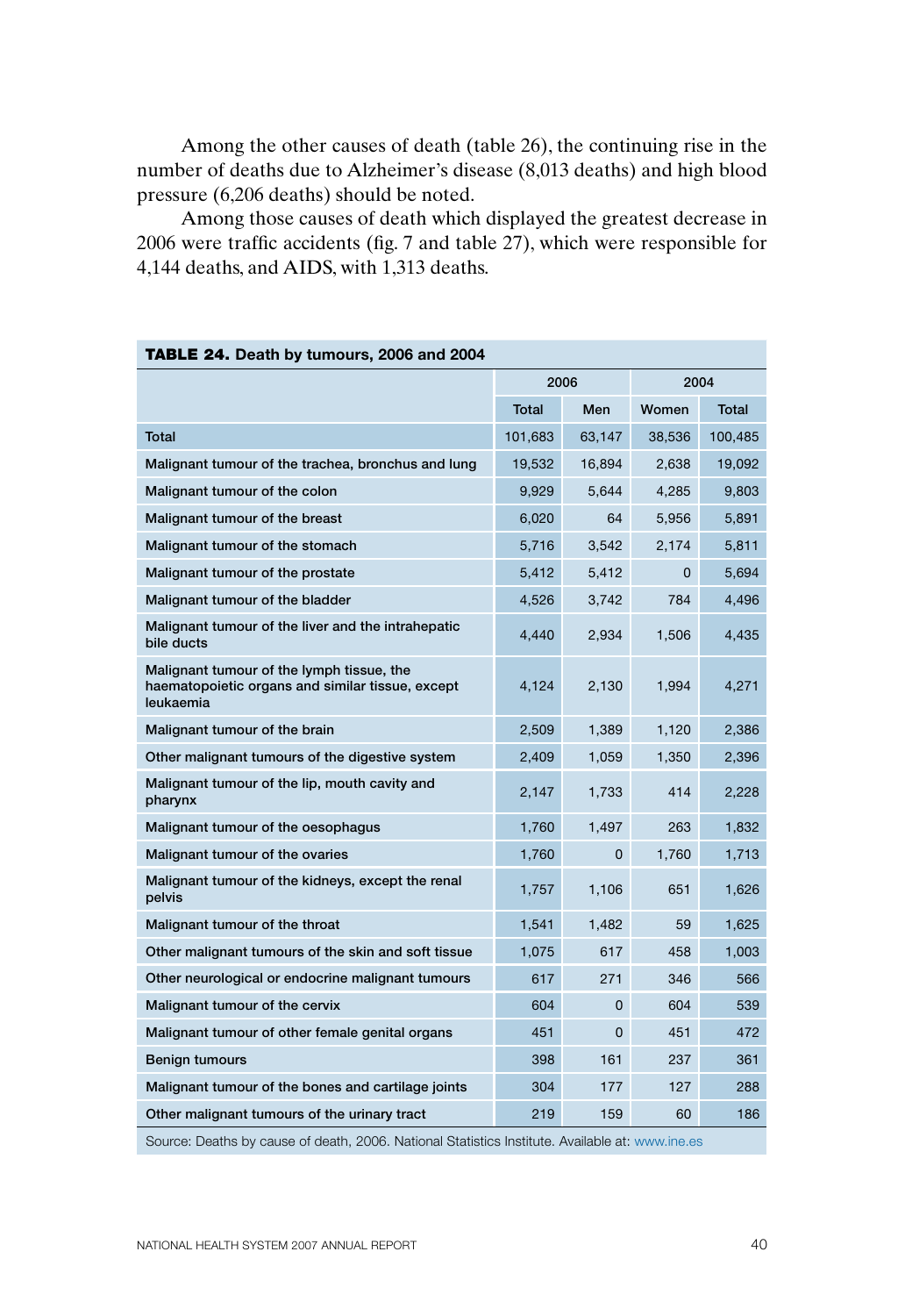|                                                                        | 2006         |        | 2004   |        |  |  |  |  |  |  |
|------------------------------------------------------------------------|--------------|--------|--------|--------|--|--|--|--|--|--|
|                                                                        | <b>Total</b> | Men    | Women  | Total  |  |  |  |  |  |  |
| Total                                                                  | 39,510       | 23,000 | 16,510 | 39,149 |  |  |  |  |  |  |
| Other illnesses of the<br>respiratory system                           | 14,232       | 6,689  | 7,543  | 13,412 |  |  |  |  |  |  |
| Chronic illnesses of the lower<br>respiratory tract (except<br>asthma) | 13,606       | 10,624 | 2,982  | 14,650 |  |  |  |  |  |  |
| Pneumonia                                                              | 7,815        | 4,083  | 3,732  | 7,356  |  |  |  |  |  |  |
| <b>Respiratory failure</b>                                             | 3,080        | 1,442  | 1,638  | 2,777  |  |  |  |  |  |  |
| Asthma                                                                 | 729          | 148    | 581    | 867    |  |  |  |  |  |  |
| Flu                                                                    | 48           | 14     | 34     | 87     |  |  |  |  |  |  |

### TABLE 25. **Deaths by illnesses of the respiratory system, 2006 and 2004**

Source: Deaths by cause of death, 2006. National Statistics Institute. Available at: www.ine.es

| <b>TABLE 26.</b> Deaths by cause of death, 2004-2006 |  |
|------------------------------------------------------|--|
|                                                      |  |

|                                            | 2006  |       |       |       | 2005  |       | 2004  |       |       |  |
|--------------------------------------------|-------|-------|-------|-------|-------|-------|-------|-------|-------|--|
|                                            | Total | Men   | Women | Total | Men   | Women | Total | Men   | Women |  |
| Alzheimer's<br>disease                     | 9,172 | 2.804 | 6.368 | 8.976 | 2.697 | 6.279 | 8.013 | 2.519 | 5,494 |  |
| High blood<br>pressure disorders           | 6.676 | 2.120 | 4.556 | 6.661 | 2,121 | 4.540 | 6.206 | 1.965 | 4,241 |  |
| Illnesses of the<br>kidneys and<br>urethra | 6,545 | 3,227 | 3,318 | 6,831 | 3,367 | 3.464 | 6.168 | 3.022 | 3,146 |  |

Source: Deaths by cause of death, 2006. National Statistics Institute. Available at: www.ine.es

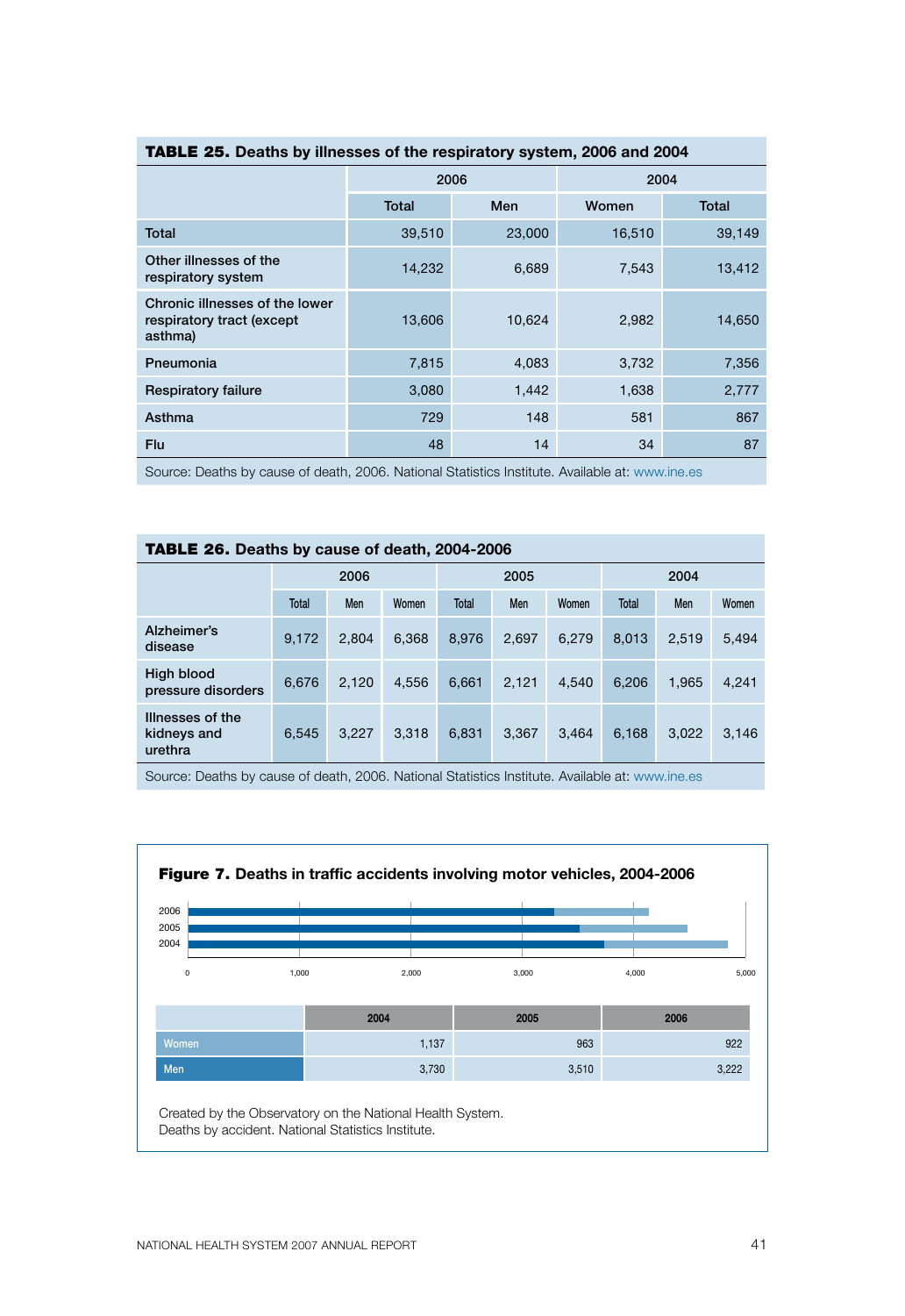| .<br>Peach in called abolacing involving motor vehicles by age, Lou- Loud |                          |                                   |                                   |                           |                          |                                   |                                      |                           |                          |                                   |                                   |                          |
|---------------------------------------------------------------------------|--------------------------|-----------------------------------|-----------------------------------|---------------------------|--------------------------|-----------------------------------|--------------------------------------|---------------------------|--------------------------|-----------------------------------|-----------------------------------|--------------------------|
|                                                                           |                          |                                   | 2004                              |                           |                          | 2005                              |                                      |                           |                          | 2006                              |                                   |                          |
|                                                                           | Under 15 years<br>of age | Between 15 and<br>34 years of age | Between 35 and<br>64 years of age | 꽁<br>65 years<br>and over | Under 15 years<br>of age | Between 15 and<br>34 years of age | Between 35 and<br>of age<br>64 years | 꽁<br>65 years<br>and over | Under 15 years<br>of age | Between 15 and<br>34 years of age | Between 35 and<br>64 years of age | 65 years old<br>and over |
| <b>Total</b>                                                              | 130                      | 1,974                             | 1,713                             | 1,050                     | 112                      | 1,794                             | 1,619                                | 948                       | 99                       | 1,645                             | 1,550                             | 850                      |
| Men                                                                       | 75                       | 1,598                             | 1,365                             | 692                       | 73                       | 1,491                             | 1,315                                | 631                       | 70                       | 1,364                             | 1,249                             | 539                      |
| Women                                                                     | 55                       | 376                               | 348                               | 358                       | 39                       | 303                               | 304                                  | 317                       | 29                       | 281                               | 301                               | 311                      |
| Deaths by accident National Statistics Institute                          |                          |                                   |                                   |                           |                          |                                   |                                      |                           |                          |                                   |                                   |                          |

TABLE 27. **Deaths in traffic accidents involving motor vehicles by age, 2004-2006**

Deaths by accident. National Statistics Institute.

During the period under analysis, the number of suicides in 2005 declined by 3.6% compared with 2004. There were 3,399 deaths by suicide (2,570 men and 829 women), and the figure fell again by 4.7% in 2006 with respect to 2005. These figures reveal a level of male mortality three times higher than among women in suicides and self-inflicted injuries (table 28).

| <b>TABLE 28. Deaths by cause of death, 2004-2006</b> |              |       |       |       |       |       |       |       |       |  |  |
|------------------------------------------------------|--------------|-------|-------|-------|-------|-------|-------|-------|-------|--|--|
|                                                      | 2004         |       |       |       | 2005  |       | 2006  |       |       |  |  |
|                                                      | <b>Total</b> | Men   | Women | Total | Men   | Women | Total | Men   | Women |  |  |
| <b>Traffic accidents</b><br>involving motor vehicles | 4.867        | 3.730 | 1.137 | 4.473 | 3.510 | 963   | 4.144 | 3.222 | 922   |  |  |
| <b>AIDS</b>                                          | 1.551        | 1.271 | 280   | 1.450 | 1.168 | 282   | 1.313 | 1.035 | 278   |  |  |
| Suicide and self-inflicted<br>injuries               | 3.507        | 2.651 | 856   | 3.399 | 2.570 | 829   | 3.246 | 2.512 | 734   |  |  |
| Aggressions (homicides)                              | 585          | 374   | 211   | 389   | 292   | 97    | 376   | 250   | 126   |  |  |
| Deaths by accident. National Statistics Institute.   |              |       |       |       |       |       |       |       |       |  |  |

As regards the number of deaths due to aggression (homicides), 2006 saw a decline of 3.5% in the total number compared with 2005. There was, however, an increase of 23% in deaths due to aggression and homicide among women.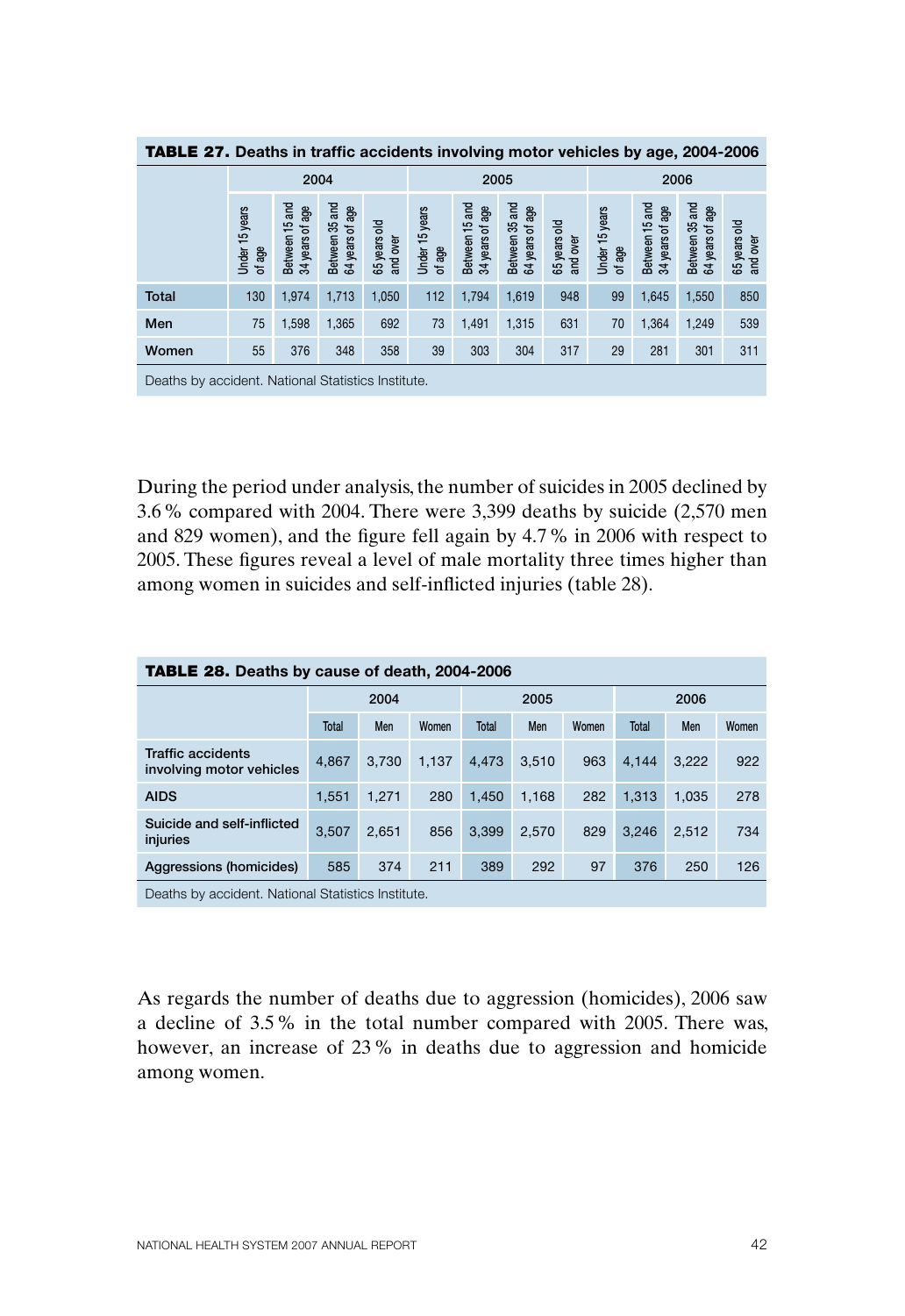## Lifestyles and preventive practices

As regards health-related lifestyle habits, 50% of the population of Spain affirm that they have never smoked, 20.5% declare themselves to be ex-smokers and 26.4% of the population aged 16 and over affirm that they smoke every day. By sex, 31.6% of men smoke, while 21.5% of women do so (table 29).

| <b>TABLE 29.</b> Daily smokers by age group and sex, 2007                                                                                                                                                                        |       |       |  |  |  |  |
|----------------------------------------------------------------------------------------------------------------------------------------------------------------------------------------------------------------------------------|-------|-------|--|--|--|--|
|                                                                                                                                                                                                                                  | Men   | Women |  |  |  |  |
| 65 years old and over                                                                                                                                                                                                            | 14.18 | 2.67  |  |  |  |  |
| Between 45 and 64 years of age                                                                                                                                                                                                   | 34.27 | 20.95 |  |  |  |  |
| Between 25 and 44 years of age                                                                                                                                                                                                   | 38.83 | 30.44 |  |  |  |  |
| Between 16 and 24 years of age                                                                                                                                                                                                   | 24.96 | 28.93 |  |  |  |  |
| $\bigcap$ . If you can be a second to a second the second through the second through the second terms of the second terms of the second terms of the second terms of the second terms of the second terms of the second terms of |       |       |  |  |  |  |

Source: Ministry of Health and Consumers' Affairs-National Statistics Institute. Spanish National Health Survey, 2006.

According to the data from ENSE, between the years of 1993 and 2006, there has been a steady descent in the percentage of men who smoke daily. In the case of women, it appears that the trend for the percentage of women smokers to rise in relation with the total number of smokers has been inverted since 2003 (20.8% in 1993, 24.7% in 2001, and 21.5% in 2006).

As regards *alcohol consumption,* 26% of the population of 16 and over affirm that they never drink, 5.8% declare themselves to be ex-drinkers, while 19.8% drink occasionally and 48.4% consume alcoholic beverages regularly. 7% of men and 3% of women consume alcohol in quantities considered to be dangerous.

60.6 % of the population of 16 years and older practice physical exercise in their free time. Among children this percentage reaches 80.3%. However, 17.6% of boys and 21.9% of girls are sedentary. Almost 3 out of every 10 children are *overweight or obese* (table 30).

Of every 10 adults aged 18 or over, 4 are overweight and 1.5 are obese. While in 1987 over 7% of the population aged 18 or over presented a body mass index equal to or greater than 30 kg/m<sup>2</sup>, this population stood at over 15 % in 2006.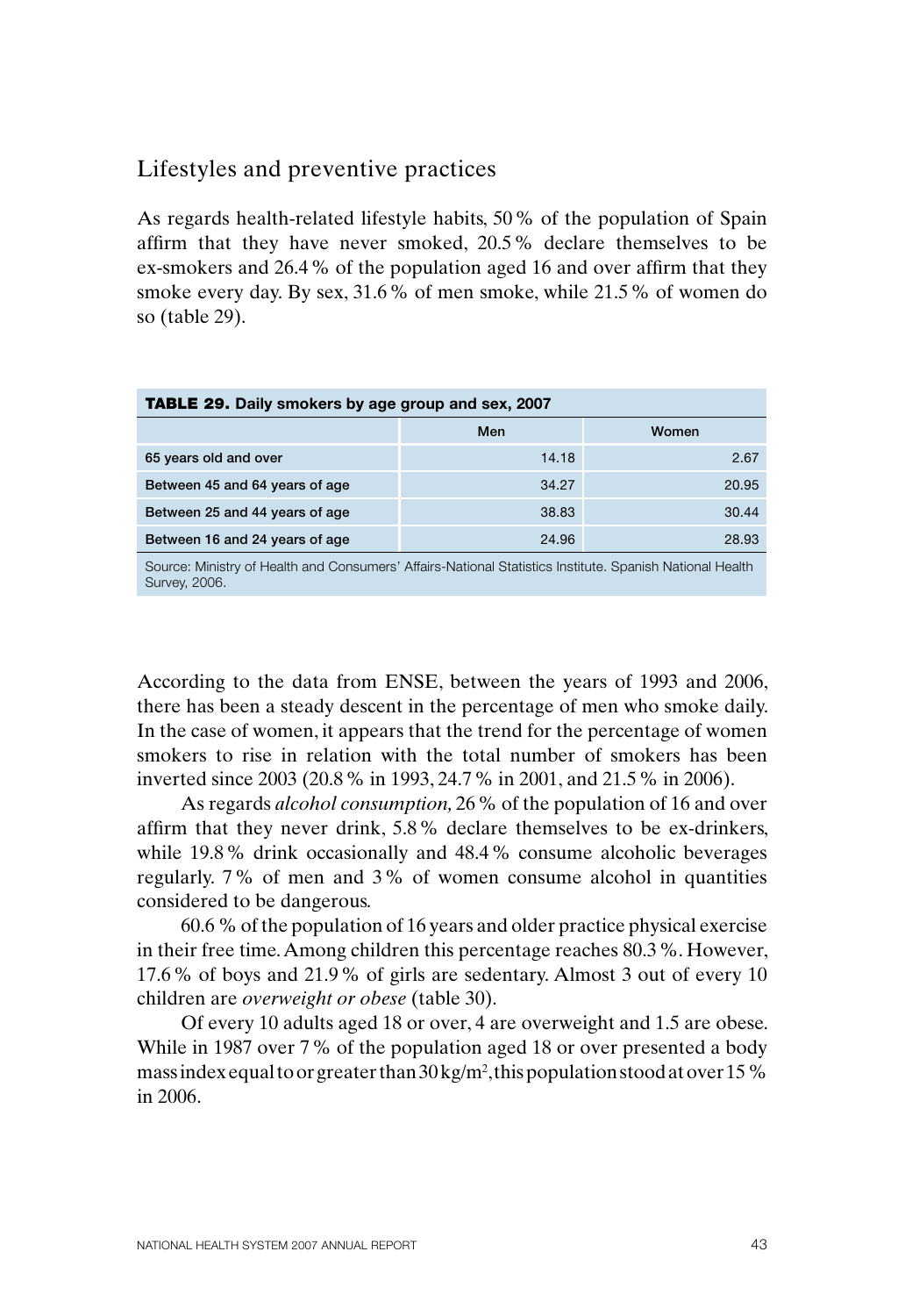| <b>INDLE OV.</b> Douy mass muck in the addit and imail population, 2000 |       |       |             |  |  |  |
|-------------------------------------------------------------------------|-------|-------|-------------|--|--|--|
| <b>Adult population</b>                                                 | Total | Women | Men         |  |  |  |
| Insufficient weight $\left($ <18,5 kg/m <sup>2</sup> )                  | 1.79  | 3.07  | 0.54        |  |  |  |
| Normal weight (18,5-24,9 kg/m <sup>2</sup> )                            | 45.71 | 52.33 | 39.27       |  |  |  |
| Overweight (25,0-29,9 kg/m <sup>2</sup> )                               | 37.13 | 29.41 | 44.65       |  |  |  |
| Obesity $(>=30.0 \text{ kg/m}^2)$                                       | 15.37 | 15.19 | 15.55       |  |  |  |
| Infant population                                                       | Total | Girls | <b>Boys</b> |  |  |  |
| Normal weight or insufficient weight                                    | 72.39 | 74.17 | 70.68       |  |  |  |
| Overweight                                                              | 18.67 | 17.09 | 20.19       |  |  |  |
| Obesity                                                                 | 8.94  | 8.74  | 9.13        |  |  |  |

#### TABLE 30. **Body mass index in the adult and infant population, 2006**

Body mass index = [weight (kg)/stature (m) squared].

The cut-off points used for the body mass index for overweight and obesity among children are those published in Cole TJ, Bellizzi MC, Flegal KM, Dietz WH. *Establishing a standard definition for child overweight and obesity worldwide: international survey.* BMJ 2000; 320: 1-6.

Source: Ministry of Health and Consumers' Affairs-National Statistics Institute. Spanish National Health Survey, 2006.

Quetelet index created by the Institute of Health Information.

The efforts made by public authorities and the agents involved in the fight against *drug addiction* are beginning to produce results. This can be seen in the National Survey on Drug Use among Students of Secondary Education (Estudes<sup>15</sup>) 2006-2007. For the first time since 1994, drug consumption has declined among students of 14 to 18 years of age, especially tobacco, *cannabis* and cocaine, and there is greater awareness of the risks, and students consider that it is more difficult to obtain drugs now than 2 years ago.

The data makes it clear that alcohol and tobacco continue to be the drugs most widely consumed among students between 14 and 18 years of age, followed by *cannabis:* 79.6% have consumed alcoholic beverages on at least one occasion, 46.1%, tobacco and 36.2%, *cannabis.* The proportion of habitual or current consumers (those who have consumed in the last 30 days) rises to 58% in the case of alcohol, 27.8% in the case of tobacco and 20.1% in the case of *cannabis.* 

15 The Survey of Drugs at School was started in 1994 as a biannual initiative. It forms part of the studies which the Government Delegation for the National Plan on Drugs carry out systematically. The information provided by this type of study permits the creation of policies for the prevention and reduction of consumption of different types of drugs.

The objective is to analyse the tendencies in consumption among young people aged 14 to 18. In this edition, the fieldwork was carried out between November 2006 and February 2007. The sample includes 26,454 secondary students from 577 public and private educational centres across Spain.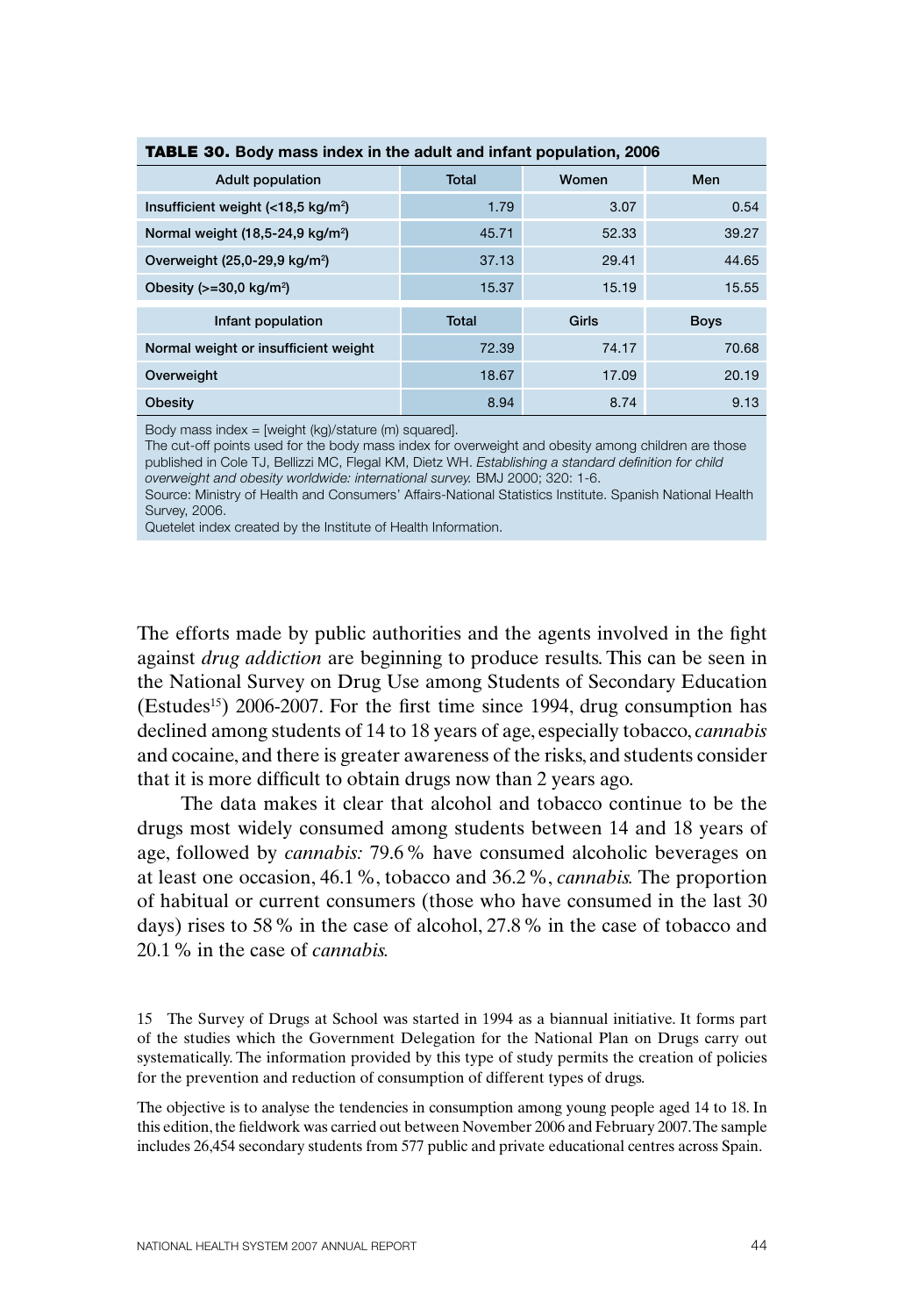The consumption of cocaine, ecstasy, hallucinogenics, amphetamines, volatile inhalants or heroin is, in general, far lower than the data registered for alcohol, tobacco and *cannabis* (table 31).

| <b>TABLE 31.</b> Prevalence of drug consumption, 2004-2006 |                                     |      |      |  |  |
|------------------------------------------------------------|-------------------------------------|------|------|--|--|
|                                                            |                                     | 2004 | 2006 |  |  |
|                                                            | Alcohol                             | 82.0 | 79.6 |  |  |
|                                                            | Tobacco                             | 60.4 | 46.1 |  |  |
|                                                            | Cannabis                            | 42.7 | 36.2 |  |  |
|                                                            | Cocaine                             | 9.0  | 5.7  |  |  |
| Prevalence of<br>consumption                               | Hypnosedatives without prescription | 7.0  | 7.6  |  |  |
| on one occasion                                            | Ecstasy                             | 5.0  | 3.3  |  |  |
|                                                            | Amphetamines                        | 4.8  | 3.4  |  |  |
|                                                            | Hallucinogenics                     | 4.7  | 4.1  |  |  |
|                                                            | <b>Volatile inhalants</b>           | 4.1  | 3.0  |  |  |
|                                                            | Heroin                              | 0.7  | 1.0  |  |  |
|                                                            | Alcohol                             | 81.0 | 74.9 |  |  |
|                                                            | Cannabis                            | 36.6 | 29.8 |  |  |
|                                                            | Cocaine                             | 7.2  | 4.1  |  |  |
| Prevalence of                                              | Hypnosedatives without prescription | 4.7  | 4.8  |  |  |
| consumption<br>within the last                             | Ecstasy                             | 2.6  | 2.4  |  |  |
| 12 months                                                  | Amphetamines                        | 3.3  | 2.6  |  |  |
|                                                            | Hallucinogenics                     | 3.1  | 2.8  |  |  |
|                                                            | <b>Volatile inhalants</b>           | 2.2  | 1.8  |  |  |
|                                                            | Heroin                              | 0.4  | 0.8  |  |  |
|                                                            | Alcohol                             | 65.6 | 58.0 |  |  |
|                                                            | Tobacco                             | 37.4 | 27.8 |  |  |
|                                                            | Cannabis                            | 25.1 | 20.1 |  |  |
|                                                            | Cocaine                             | 3.8  | 2.3  |  |  |
| Prevalence of<br>consumption                               | Hypnosedatives without prescription | 2.4  | 2.4  |  |  |
| within the last<br>30 days                                 | Ecstasy                             | 1.5  | 1.4  |  |  |
|                                                            | Amphetamines                        | 1.8  | 1.4  |  |  |
|                                                            | Hallucinogenics                     | 1.5  | 1.3  |  |  |
|                                                            | Volatile inhalants                  | 1.1  | 1.1  |  |  |
|                                                            | Heroin                              | 0.4  | 0.5  |  |  |

Source: Director General of the National Plan on Drugs (DGPNSD, *Dirección General del Plan Nacional sobre Drogas*). National Survey on Drug Use in Secondary Education (Estudes), 1994-2006.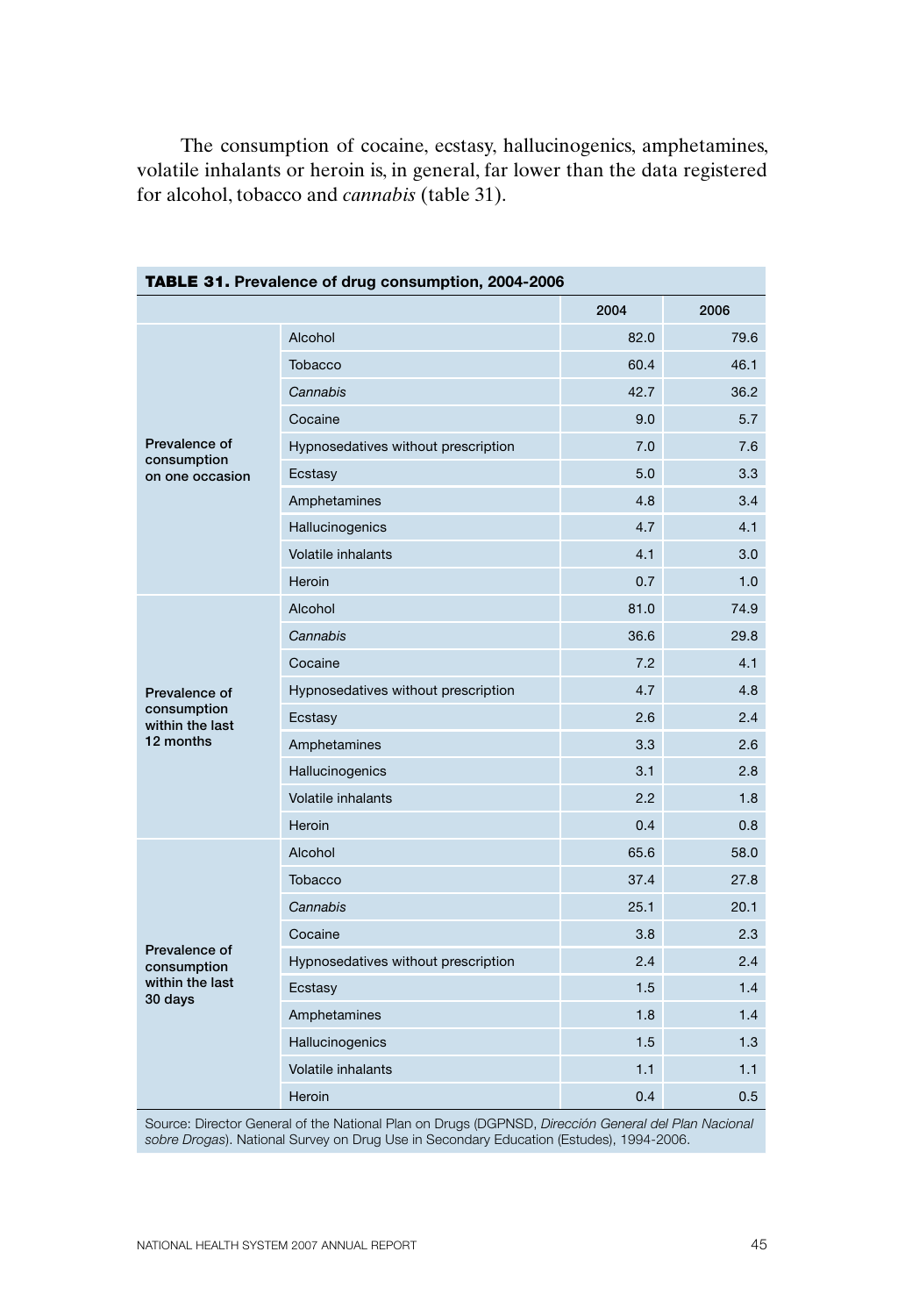The decline in consumption of most substances is evident when compared with the figures from 2004. The prevalence of alcohol consumption has dropped by 6.1 points (74.9% in 2006 compared with 81% in 2004), that of *cannabis* by 6.8 (29.8% in 2006 compared with 36.6% in 2004), and cocaine by 3.1 points (4.1% in 2006 compared with 7.2% in 2004).

In the cases of *cannabis* and cocaine, the rising trend observed in all forms of consumption (at least one occasion, in the last 12 months or in the last 30 days) which seemed unstoppable has finally been halted. The figures for alcohol and tobacco are lower than those of 1994, both in terms of experimental and habitual consumption.

The age at which consumption begins remains low (around 14 years of age) and no significant changes are observed compared with the data from 2004. It has also been confirmed that the proportion of consumers increases with age and reaches its highest level among 18 year old students.

As regards the differences between the sexes, boys consume more illegal drugs than girls, who are more likely to consume tobacco and tranquillisers. The conduct of both sexes is similar with regard to alcohol. In the case of illegal drugs, the distinctions between the sexes become greater as consumption rises or becomes more intensive, which is to say that the relative difference is greater for consumption 'in the last 30 days' than 'on at least one occasion' (table 32 and fig. 8).

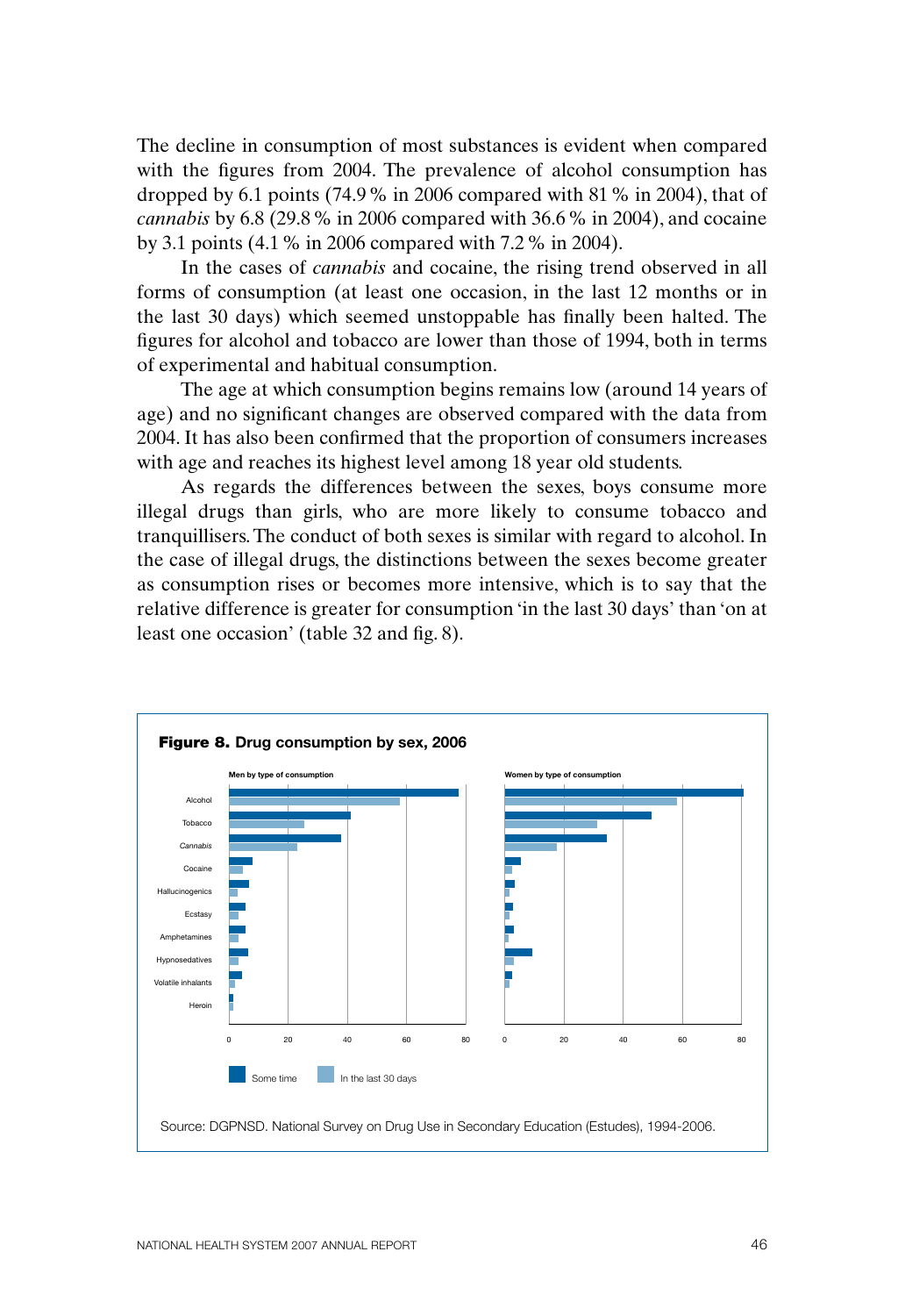| TABLE 32. Drug consumption by sex, 2004-2006 |                                        |      |       |      |       |  |
|----------------------------------------------|----------------------------------------|------|-------|------|-------|--|
|                                              |                                        | 2004 |       | 2006 |       |  |
|                                              |                                        | Men  | Women | Men  | Women |  |
|                                              | Alcohol                                | 81.5 | 82.5  | 78.4 | 80.7  |  |
|                                              | Tobacco                                | 56.6 | 64.1  | 42.0 | 49.8  |  |
|                                              | Cannabis                               | 45.3 | 40.2  | 38.0 | 34.6  |  |
|                                              | Cocaine                                | 11.3 | 6.8   | 6.8  | 4.7   |  |
| Consumption on<br>one occasion               | Hypnosedatives without<br>prescription | 6.2  | 3.3   | 5.7  | 2.7   |  |
|                                              | Ecstasy                                | 6.0  | 3.9   | 4.2  | 2.5   |  |
|                                              | Amphetamines                           | 6.0  | 3.6   | 4.2  | 2.7   |  |
|                                              | Hallucinogenics                        | 5.8  | 8.1   | 5.8  | 9.2   |  |
|                                              | <b>Volatile inhalants</b>              | 5.2  | 2.9   | 4.1  | 2.0   |  |
|                                              | Heroin                                 | 1.1  | 0.3   | 1.5  | 0.5   |  |
|                                              | Alcohol                                | 80.6 | 81.5  | 73.4 | 76.3  |  |
|                                              | Cannabis                               | 39.4 | 33.7  | 31.6 | 28.2  |  |
|                                              | Cocaine                                | 9.4  | 5.1   | 5.2  | 3.1   |  |
| <b>Consumed within</b><br>the last 12 months | Hypnosedatives without<br>prescription | 4.4  | 1.8   | 4.1  | 1.6   |  |
|                                              | Ecstasy                                | 3.3  | 1.9   | 3.3  | 1.6   |  |
|                                              | Amphetamines                           | 4.3  | 2.3   | 3.3  | 2.0   |  |
|                                              | Hallucinogenics                        | 4.0  | 5.5   | 3.7  | 5.8   |  |
|                                              | <b>Volatile inhalants</b>              | 0.8  | 0.1   | 1.2  | 0.3   |  |
|                                              | Heroin                                 | 3.0  | 1.4   | 2.6  | 1.1   |  |
|                                              | Alcohol                                | 32.9 | 41.9  | 24.8 | 30.6  |  |
|                                              | Tobacco                                | 65.5 | 65.7  | 58.1 | 58.0  |  |
|                                              | Cannabis                               | 28.3 | 22.0  | 22.3 | 18.0  |  |
| <b>Consumed within</b><br>the last 30 days   | Cocaine                                | 5.1  | 2.6   | 3.1  | 1.6   |  |
|                                              | Hypnosedatives without<br>prescription | 2.3  | 0.7   | 2.0  | 0.7   |  |
|                                              | Ecstasy                                | 1.9  | 1.0   | 2.1  | 0.7   |  |
|                                              | Amphetamines                           | 2.7  | 1.0   | 2.0  | 1.0   |  |
|                                              | Hallucinogenics                        | 1.8  | 3.0   | 2.0  | 2.8   |  |
|                                              | <b>Volatile inhalants</b>              | 0.7  | 0.1   | 0.9  | 0.2   |  |
|                                              | Heroin                                 | 1.6  | 0.7   | 1.7  | 0.6   |  |

Source: Director General of the National Plan on Drugs. National Survey on Drug Use in Secondary Education (Estudes), 1994-2006.